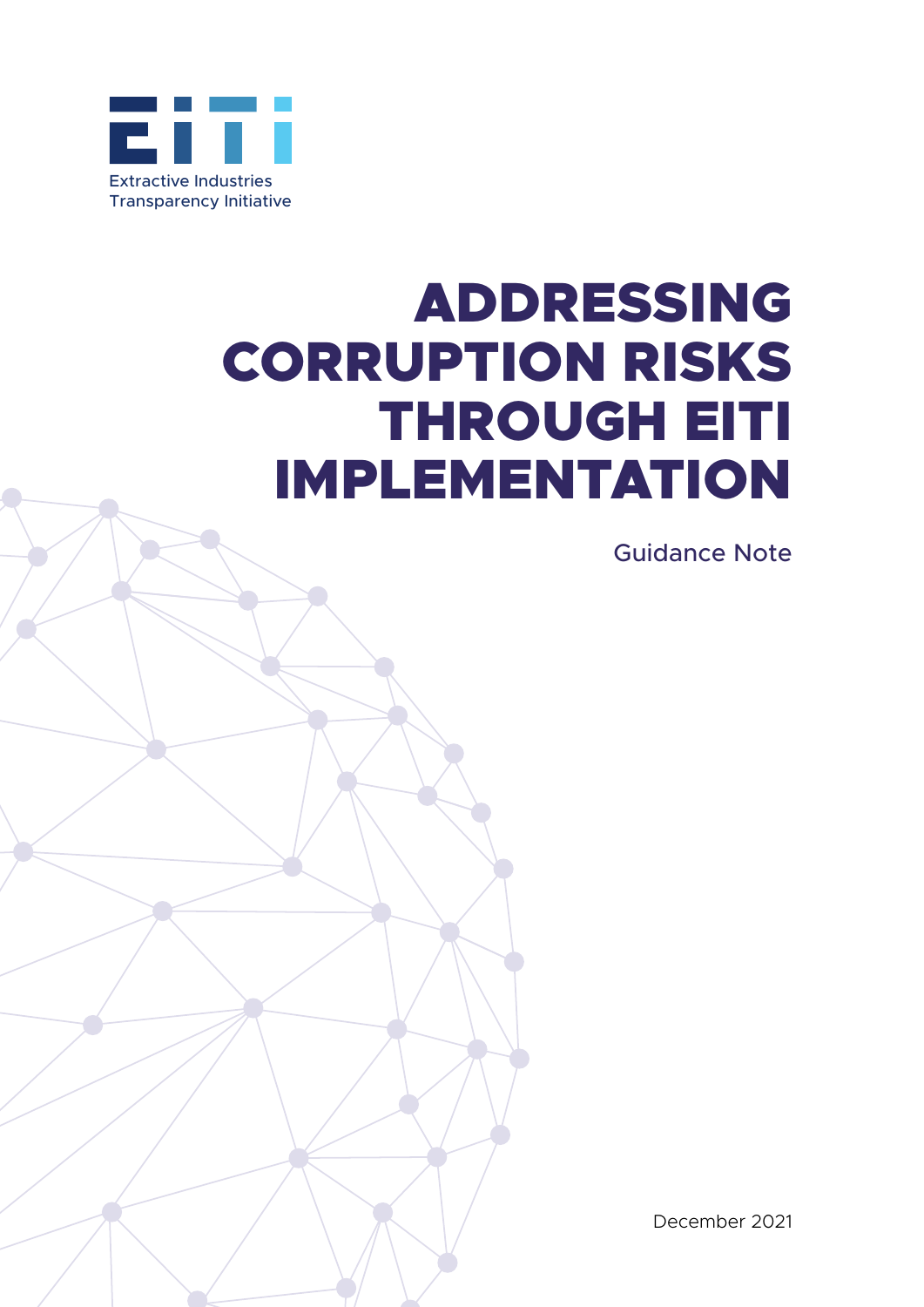This note has been issued by the EITI International Secretariat to provide guidance to implementing countries on meeting the requirements in the EITI Standard. Readers are advised to refer to the EITI Standard directly, and to contact the International Secretariat to seek further clarification.

Contact details can be found at [www.eiti.org](http://www.eiti.org).

EITI International Secretariat Rådhusgata 26, 0151 Oslo, Norway +47 222 00 800 secretariat@eiti.org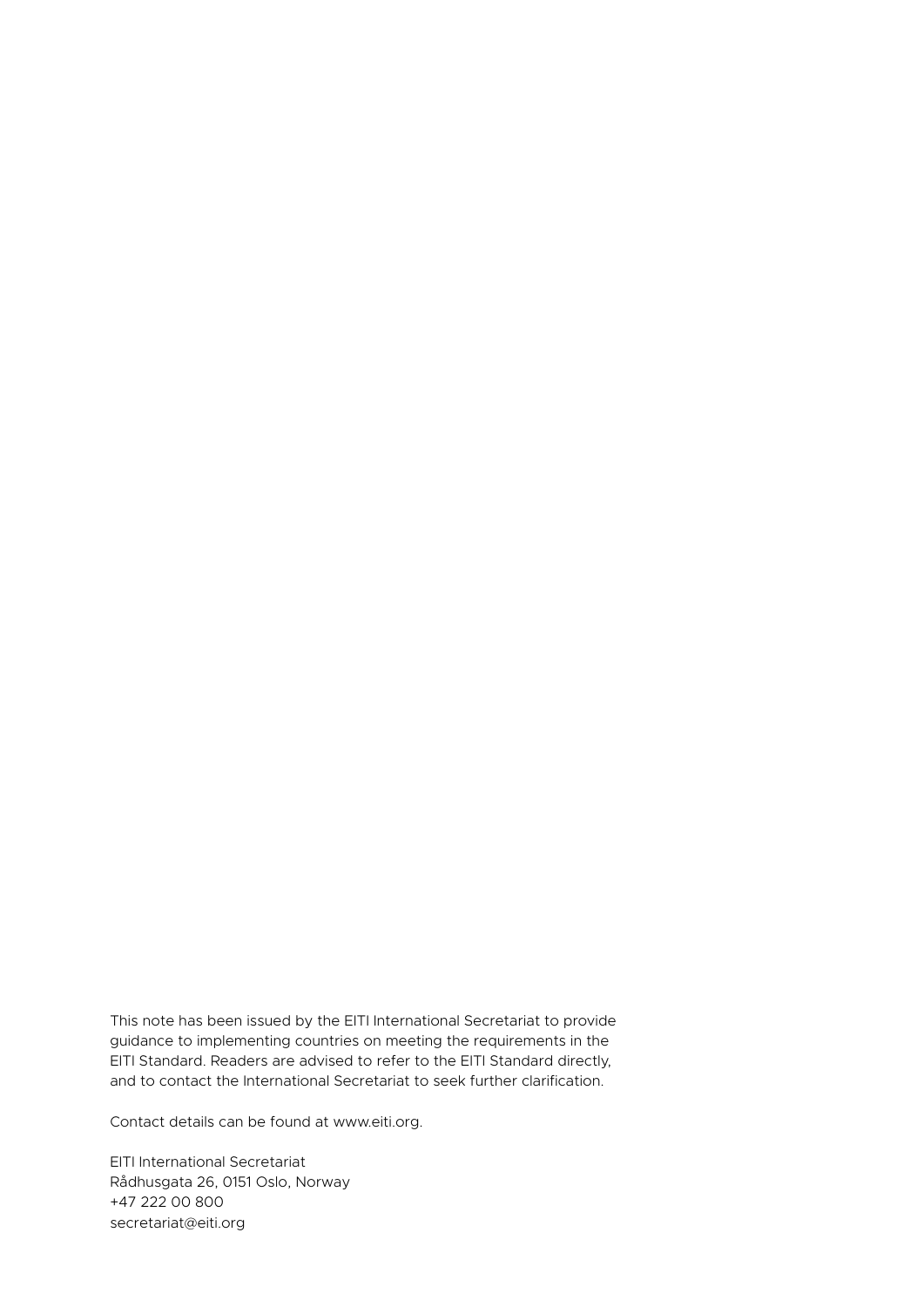# **Contents**

| <b>Executive summary</b>                                                   | 4               |
|----------------------------------------------------------------------------|-----------------|
| <b>Relevant EITI Requirements</b>                                          | 6               |
| <b>Overview of steps</b>                                                   | 8               |
| How to develop an anti-corruption action plan                              | 9               |
| Step 1: Assess corruption risks and formulate objectives to address them 9 |                 |
| Step 2: Develop an activity plan                                           | 13 <sup>°</sup> |
| Step 3: Monitor results                                                    | 21              |
| <b>Further resources</b>                                                   | 26              |
| Annexe A: Examples of how to apply the steps                               | 28              |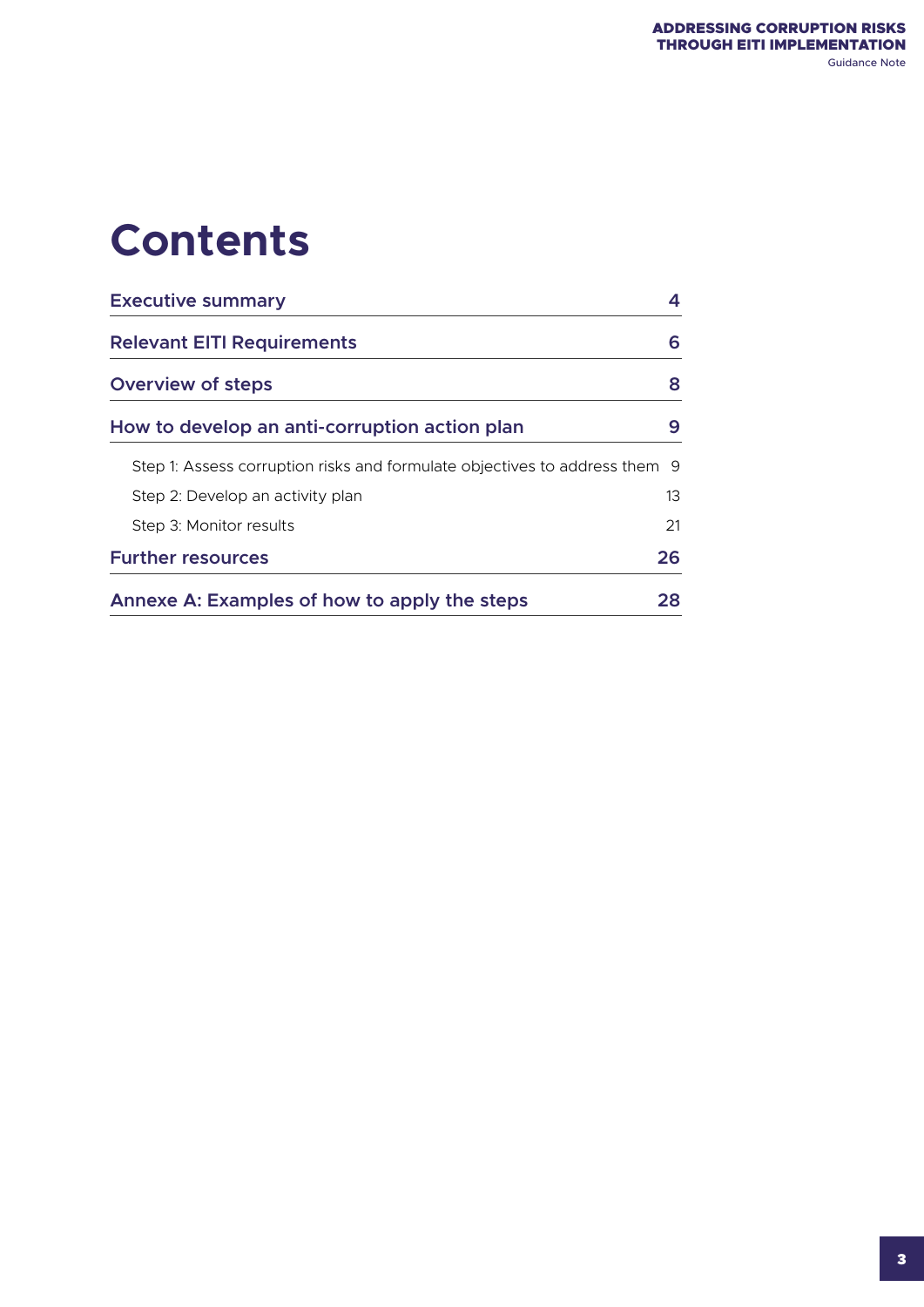## <span id="page-3-0"></span>**Executive summary**

Corruption is a pressing challenge for many resource-rich countries. According to the OECD Foreign Bribery Report, one out of five cases of transnational corruption occur in the extractive sector.<sup>1</sup> Twenty percent of the over 200 enforcement actions under the US Foreign Corruption Practices Act (FCPA) are linked to the extractive industry, the highest among all sectors.<sup>2</sup>

There is a shared view among EITI stakeholders that addressing corruption risks is implicit in the multi-stakeholder group's (MSG) efforts to promote transparency and accountability by adhering to EITI Standard. However, the EITI's role in tackling corruption is not always explicitly stated in national objectives for EITI implementation. In 2020, the EITI Board recognised the need for the EITI to clearly articulate its role in deterring corruption and provide support to MSGs to enable them to contribute to anti-corruption measures.

EITI reporting can shine a light on some of the areas most prone to corruption risks. For example, it could help to expose practices in natural resource governance that are vulnerable to abuse, expose suspicious deals and transactions, provide valuable contextual information at a national level, support citizens' debate, monitoring and advocacy around resource governance, advance global norms and policies related to anti-corruption, and deter corrupt behaviour through transparency.<sup>3</sup>

This note aims to support MSGs by providing practical guidance and a step-bystep approach for defining the EITI's role in mitigating corruption at the country level. The suggested steps include factors that MSGs could consider in undertaking their anti-corruption activities, as well as concrete examples of activities and considerations. Annexe A provides examples of how to apply these steps in specific areas of extractive sector management.

This guidance is not meant to be prescriptive nor does it aim to expand the scope of the EITI Standard. It outlines opportunities to better use existing EITI disclosures to strengthen anti-corruption efforts. It also includes topics in high-risk areas that are not currently covered by the EITI Standard, such as the energy transition, service contracting and local content. In using this guidance, MSGs are encouraged to consider their national context, taking into account the various types of corruption risks, key actors and legal frameworks in their country. This note also presents relevant tools designed by other institutions that can serve as frameworks for discussing these issues.

For the purpose of this note, the term "corruption" is defined as "the abuse of entrusted power for private gain" in accordance with Transparency International's definition.

<sup>1</sup> OECD (2014), *OECD Foreign Bribery Report*, [https://www.oecd.org/corruption/oecd-foreign-bribery-report-](https://www.oecd.org/corruption/oecd-foreign-bribery-report-9789264226616-en.htm)[9789264226616-en.htm](https://www.oecd.org/corruption/oecd-foreign-bribery-report-9789264226616-en.htm).

<sup>2</sup> NRGI (2016), "Oil, Gas, Mining Remain Major Focus for FCPA Investigations", <https://resourcegovernance.org/blog/oil-gas-mining-remain-major-focus-fcpa-investigations>.

<sup>3</sup> Alexandra Gillies (2019), *The EITI's Role in Addressing Corruption*, [https://eiti.org/document/eitis-role-in](https://eiti.org/document/eitis-role-in-addressing-corruption)[addressing-corruption](https://eiti.org/document/eitis-role-in-addressing-corruption).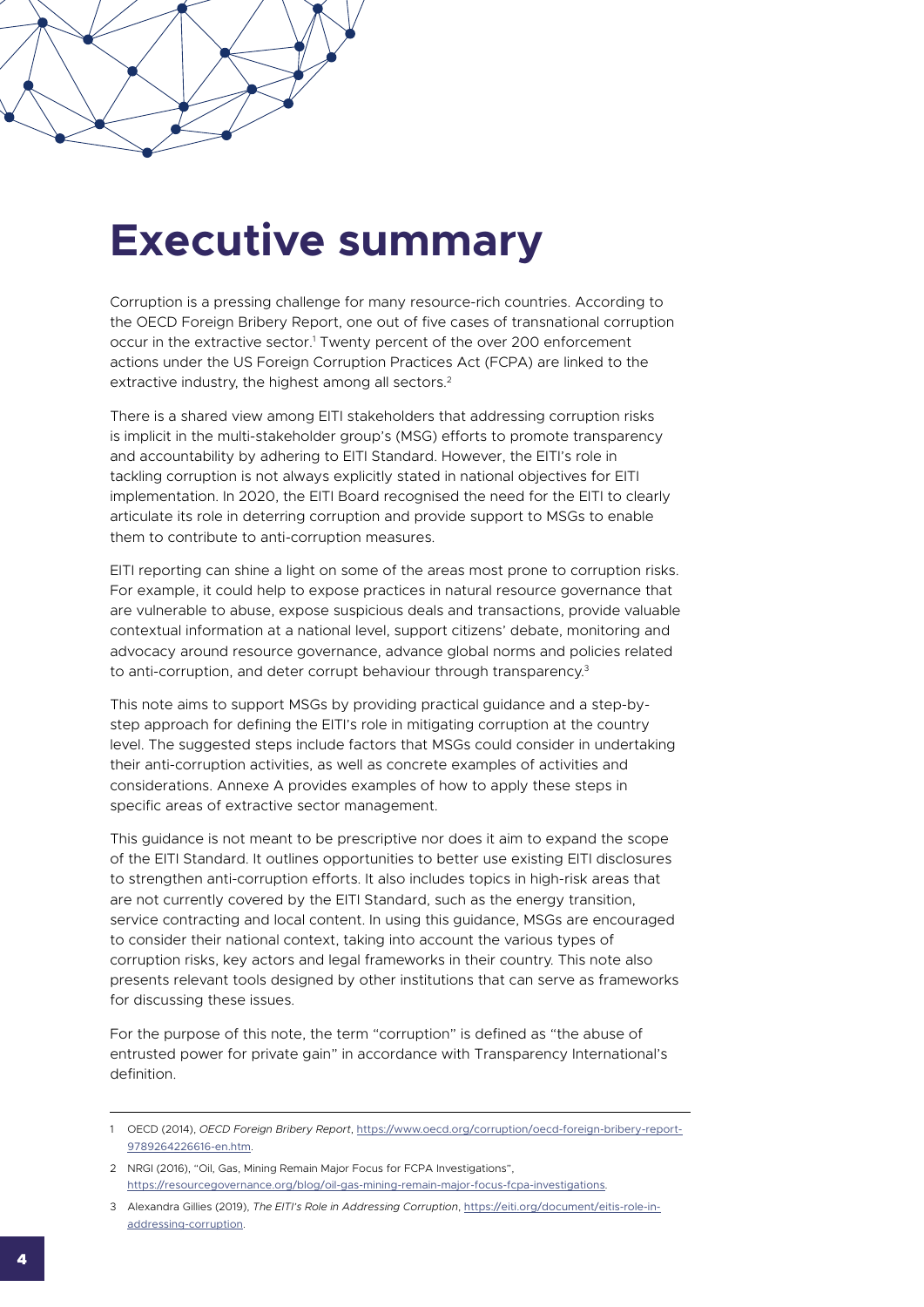## **Key aspects for MSGs to consider:**

- 1) The extractive sector is prone to corruption risks because of the scale of revenues it generates and the players and ownerships involved, as well as the complexity of the sector. The EITI has a role to play in addressing these risks through its disclosure requirements and multi-stakeholder approach.
- 2) MSGs are encouraged to identify the most important corruption risks in their countries. In doing so, they will be able to formulate objectives for EITI implementation that address these corruption risks and to define the role that they should play in meeting these objectives.
- 3) MSGs have the discretion to determine the scope of their work on anticorruption. One way of doing this is to approach their ongoing activities with an explicit anti-corruption lens, for example on licenses, beneficial ownership, contract transparency and state-owned enterprises.
- 4) MSGs are encouraged to use existing tools and mechanisms to further their anti-corruption work. For example, EITI Reports could include complementary data to help identify red flags, Validation assessments could surface deviations from regulatory frameworks, and work plans could be used to monitor how the EITI is creating impact on corruption mitigation.
- 5) MSGs could opt to tackle corruption issues on known areas of risk that are not covered by the EITI Standard, such as service contracting, energy transition or local content.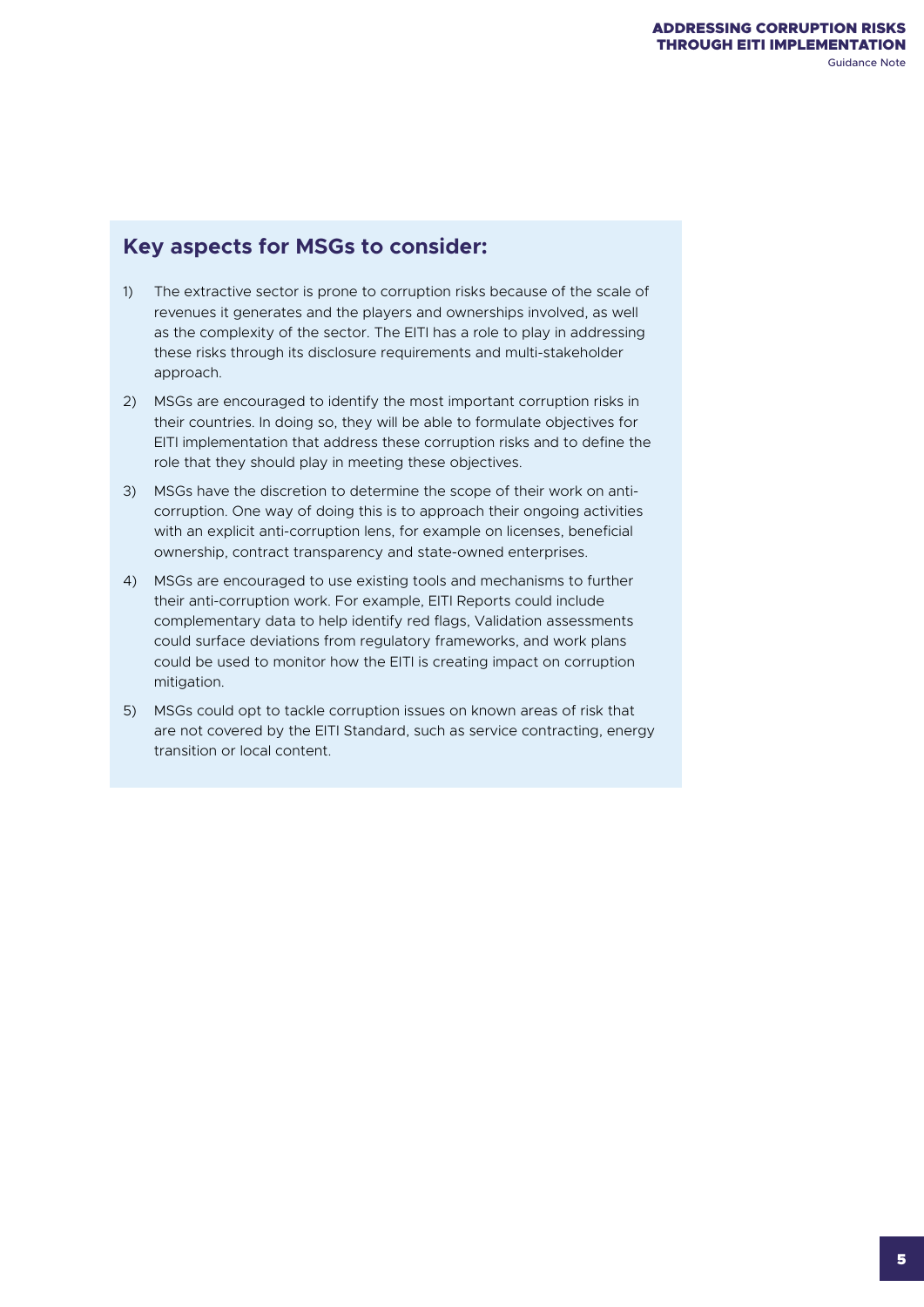# <span id="page-5-0"></span>**Relevant EITI Requirements**

| Areas in the extractive<br>sector value chain | <b>Corruption risks<sup>4</sup></b>                                                                                                                                                                              | <b>EITI Requirements</b>                                                                                                                |
|-----------------------------------------------|------------------------------------------------------------------------------------------------------------------------------------------------------------------------------------------------------------------|-----------------------------------------------------------------------------------------------------------------------------------------|
| License allocations                           | Bribery, collusion, political<br>capture, undue influence,<br>favouritism                                                                                                                                        | Requirement 2.2 and 2.3 on<br>license allocations and awards                                                                            |
| Contracts                                     | Political capture, non-compliance<br>with laws on fiscal regimes,<br>conflicts of interest                                                                                                                       | Requirement 2.4 on the full<br>disclosure of contractual terms<br>of new or amended contracts<br>from 2021 onwards                      |
| <b>Beneficial ownership</b>                   | Conflicts of interest, illicit<br>financial flows, shell companies,<br>money laundering                                                                                                                          | Requirement 2.5 on names<br>and details of beneficial<br>owners, legal owners and<br>politically exposed persons<br>(PEP <sub>s</sub> ) |
| State-owned<br>enterprises                    | Abuse of authority, conflict of<br>interest, misappropriation of<br>funds, favouritism in contracting<br>and regulation                                                                                          | Requirements 2.6, 4.5 and<br>6.2 on revenue retention.<br>financial flows and quasi-fiscal<br>spending                                  |
| <b>Commodity trading</b>                      | Bribery, conflicts of interest,<br>misappropriation, inappropriate<br>trading benchmarks, unbalanced<br>trading terms, unqualified<br>buyers, price manipulation,<br>undervaluation of production and<br>exports | Requirements 3.2, 3.3 and 4.2<br>on buyers, commodities, and<br>prices and volumes of sales                                             |

<sup>4</sup> For more information and additional types of risks, see NRGI (2021), *Recommendations for Strengthening the Role of the EITI in the Fight Against Corruption*, [https://resourcegovernance.org/analysis-tools/](https://resourcegovernance.org/analysis-tools/publications/recommendations-strengthening-role-EITI-against-corruption) [publications/recommendations-strengthening-role-EITI-against-corruption](https://resourcegovernance.org/analysis-tools/publications/recommendations-strengthening-role-EITI-against-corruption).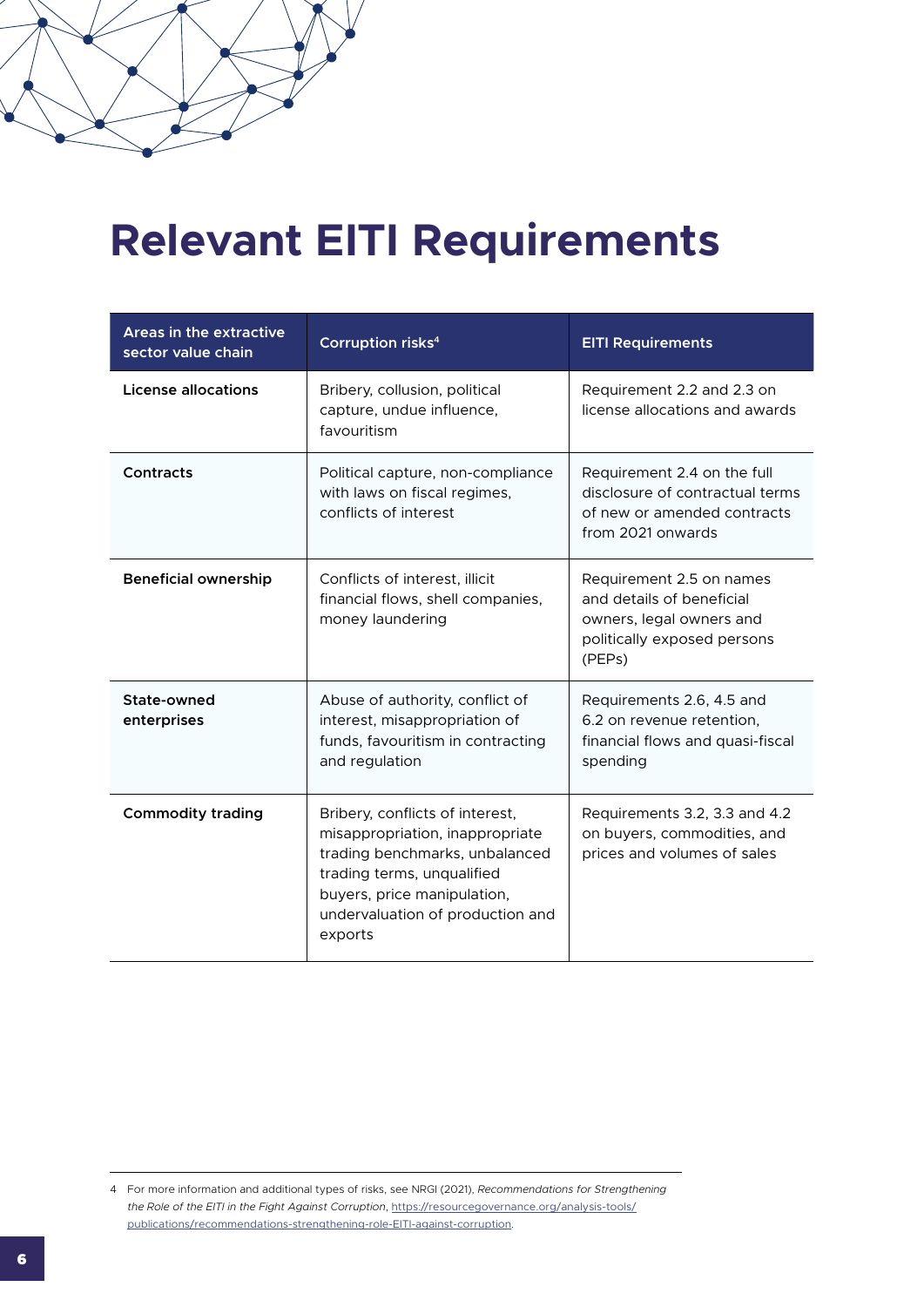| Areas in the extractive<br>sector value chain               | <b>Corruption risks</b>                                                                                                                                                              | <b>EITI Requirements</b>                                                                                                                                                                                           |
|-------------------------------------------------------------|--------------------------------------------------------------------------------------------------------------------------------------------------------------------------------------|--------------------------------------------------------------------------------------------------------------------------------------------------------------------------------------------------------------------|
| Revenue collection<br>and payment flows                     | Misappropriation, bribery, money<br>laundering, false invoicing, tax<br>understatement or avoidance,<br>unfavourable tax exemptions                                                  | Requirement 2.1 on legal<br>framework; Requirement 3 on<br>production and export data;<br>Requirement 4 on the various<br>types of payments                                                                        |
| Revenue allocation and<br>subnational payments<br>and flows | Misappropriation, diversion<br>of funds, opaque transfer<br>mechanisms, political capture                                                                                            | Requirement 4.6 and 5.2 on<br>subnational payments and<br>transfers, sharing formulas<br>and allocated vs actual<br>transfers; Requirement 5.1<br>and 5.3 on budgets and<br>revenue management and<br>expenditures |
| Social and<br>environmental<br>expenditures                 | Non-compliance with laws<br>or contractual commitments<br>on social and environmental<br>expenditures, kick-backs, bribery,<br>misappropriation of social and<br>environmental funds | Requirement 6 on social and<br>economic spending                                                                                                                                                                   |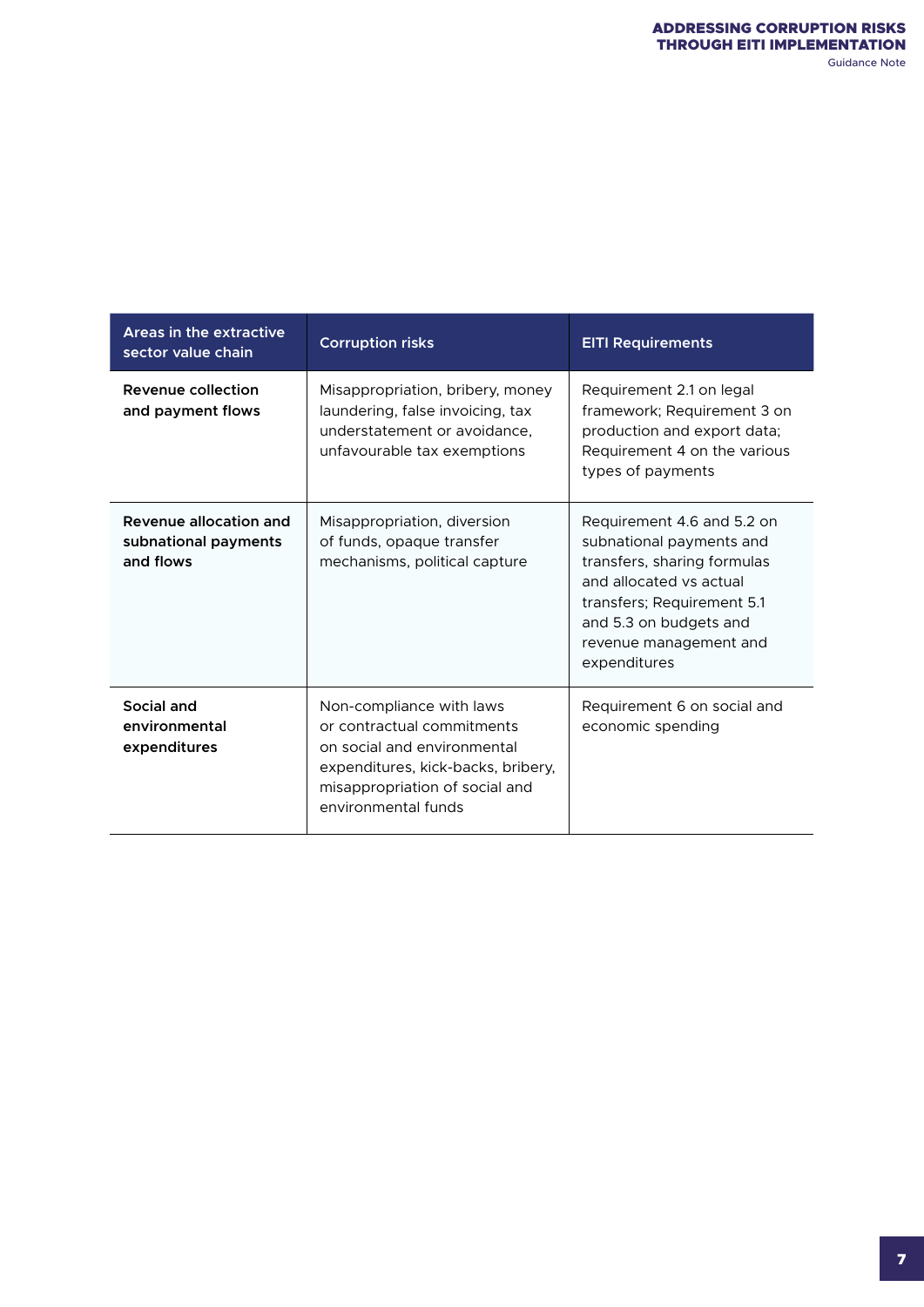# <span id="page-7-0"></span>**Overview of steps**

When developing an anti-corruption action plan, MSGs are encouraged to follow the steps below.

| <b>Steps</b>                                                                                  | <b>Key considerations</b>                                                                                                                                                                                                                                                                                                                                                                                                                                                                                                                                                                                                                                                                                                                                         | <b>Examples</b>                                                                                                                        |
|-----------------------------------------------------------------------------------------------|-------------------------------------------------------------------------------------------------------------------------------------------------------------------------------------------------------------------------------------------------------------------------------------------------------------------------------------------------------------------------------------------------------------------------------------------------------------------------------------------------------------------------------------------------------------------------------------------------------------------------------------------------------------------------------------------------------------------------------------------------------------------|----------------------------------------------------------------------------------------------------------------------------------------|
| Step 1:<br>Assess<br>corruption<br>risks and<br>formulate<br>objectives<br>to address<br>them | How can MSG activities link to broader national reforms on<br>$\bullet$<br>anti-corruption?<br>Which stages of the extractive industry value chain are most<br>$\bullet$<br>prone to corruption issues?<br>Which commodities and sub-sectors are most vulnerable to<br>$\bullet$<br>corruption?<br>Are there policies and practices that heighten corruption risks?<br>$\bullet$<br>Are there areas of extractive management that are at high<br>$\bullet$<br>risk of corruption, that are not covered by the EITI Standard?                                                                                                                                                                                                                                      | Indonesia<br>$\bullet$<br>Mongolia<br>Nigeria<br>$\bullet$<br><b>Philippines</b><br>Zambia                                             |
| Step 2:<br>Develop<br>and<br>implement<br>an activity<br>plan                                 | Do the activities directly contribute to the desired objectives?<br>$\bullet$<br>Could activities in the EITI work plan include an<br>$\bullet$<br>anti-corruption component?<br>Are there potential constraints? If so, what measures would<br>$\bullet$<br>address them?<br>Has the role of the MSG been defined and articulated and<br>$\bullet$<br>have responsibilities for the various activities been assigned<br>to relevant stakeholders?<br>Does the activity plan reinforce and leverage the strengths<br>$\bullet$<br>of the EITI national process?<br>Has a timeframe for implementing the activities been<br>$\bullet$<br>drawn up?<br>Have resources for the activities been identified, including<br>$\bullet$<br>estimates of costs and funding? | Albania<br>$\bullet$<br>Colombia<br>$\bullet$<br>Ghana<br>Indonesia<br>$\bullet$<br>Mongolia<br>$\bullet$<br><b>Nigeria</b><br>Senegal |
| Step 3:<br>Monitor<br>results                                                                 | What should be monitored and how?<br>$\bullet$<br>How to select data sources and indicators?<br>$\bullet$<br>How to identify appropriate roles and expertise?<br>$\bullet$<br>How can monitoring align with existing EITI processes?<br>$\bullet$<br>What are the opportunities to learn from monitoring and<br>$\bullet$<br>review?                                                                                                                                                                                                                                                                                                                                                                                                                              | Mauritania<br>$\bullet$<br>Nigeria<br><b>Philippines</b>                                                                               |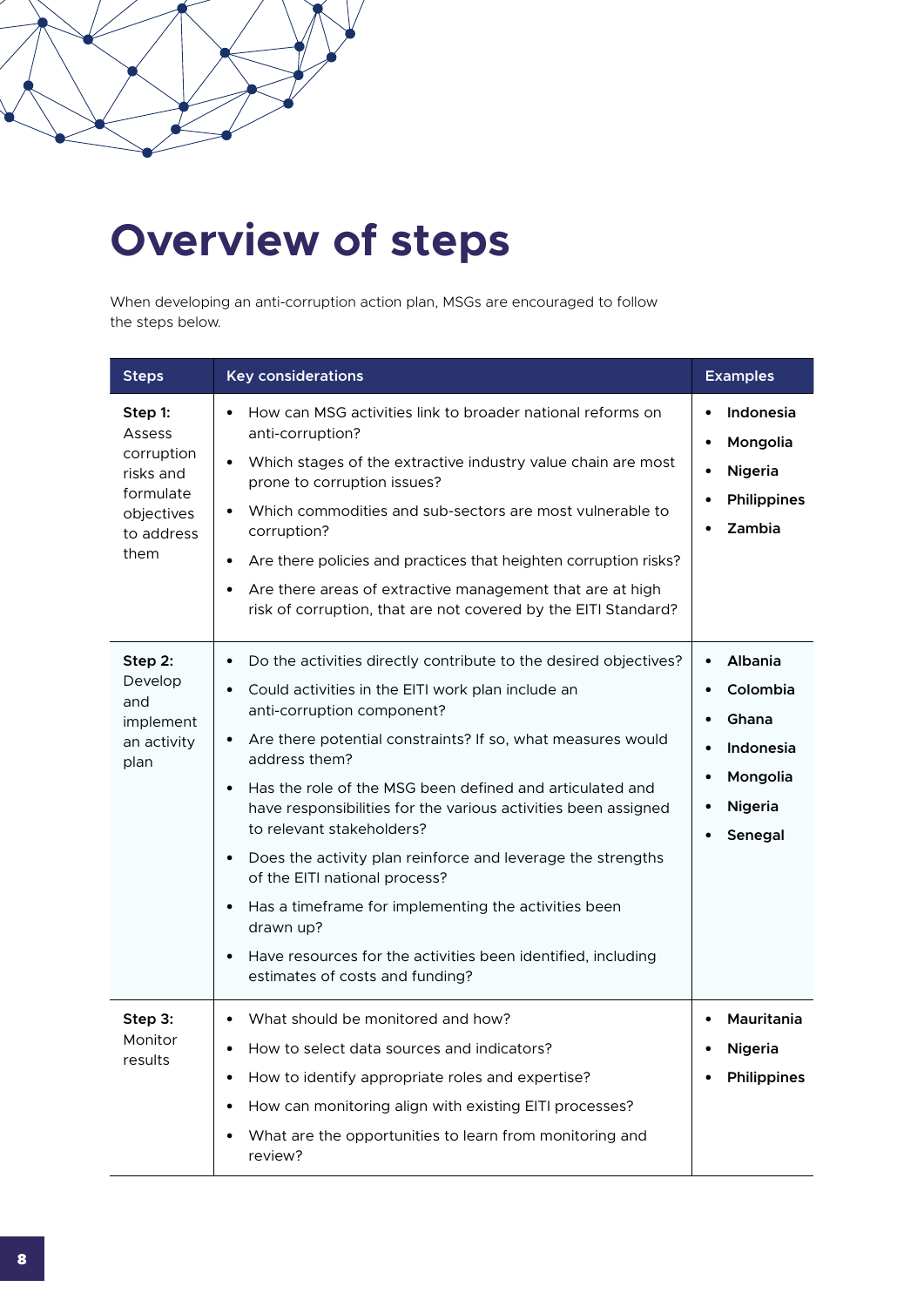## <span id="page-8-0"></span>**How to develop an anticorruption action plan**



### Step 1

## **Assess corruption risks and formulate objectives to address them**

EITI implementation should be aligned with national priorities for the extractive industries. MSGs are required to identify these national priorities and ensure that their objectives for EITI implementation are aligned with broader reforms.

#### **Key questions to consider:**

#### **1. How can MSG activities link to broader national reforms on anti-corruption?**

MSGs are encouraged to build a general understanding of a country's anti-corruption efforts and consider reaching out to law enforcement agencies, anti-corruption commissions, Supreme Audit Institutions, journalists and other actors to discuss how EITI implementation could link to these efforts. MSGs could present the information available in EITI reporting to relevant actors and promote exchanges about its use.

#### **CASE STUDIES**

## **Indonesia and Nigeria** Linking EITI implementation to national reforms

Indonesia's anti-corruption framework includes a reference to the EITI. Its MSG's work plan also links existing national strategies with EITI implementation. It pays special attention to beneficial ownership reform as a key transparency gap and a concrete anti-corruption measure and to working in partnership with the national Corruption Eradication Commission (KPK).

EITI Nigeria capitalised on strong political will and high-level engagement on Open Government Partnership (OGP) commitments on beneficial ownership to progress its plans on establishing a register of beneficial owners of extractives companies. The MSG's 2018 work plan included this as a priority area, and in 2020 the Companies and Allied Matters Act (CAMA) was approved which provided a legal basis for Nigeria's beneficial ownership register. Currently, information on the beneficial owners of companies is required for license renewals and license applications processes. Furthermore, one of the key objectives of the Petroleum Industry Act (PIA), enacted in 2021, is to promote transparency, good governance and accountability in the administration of petroleum resources, with clear disclosure provisions including the establishment and maintenance of public registers for licenses and beneficial ownership.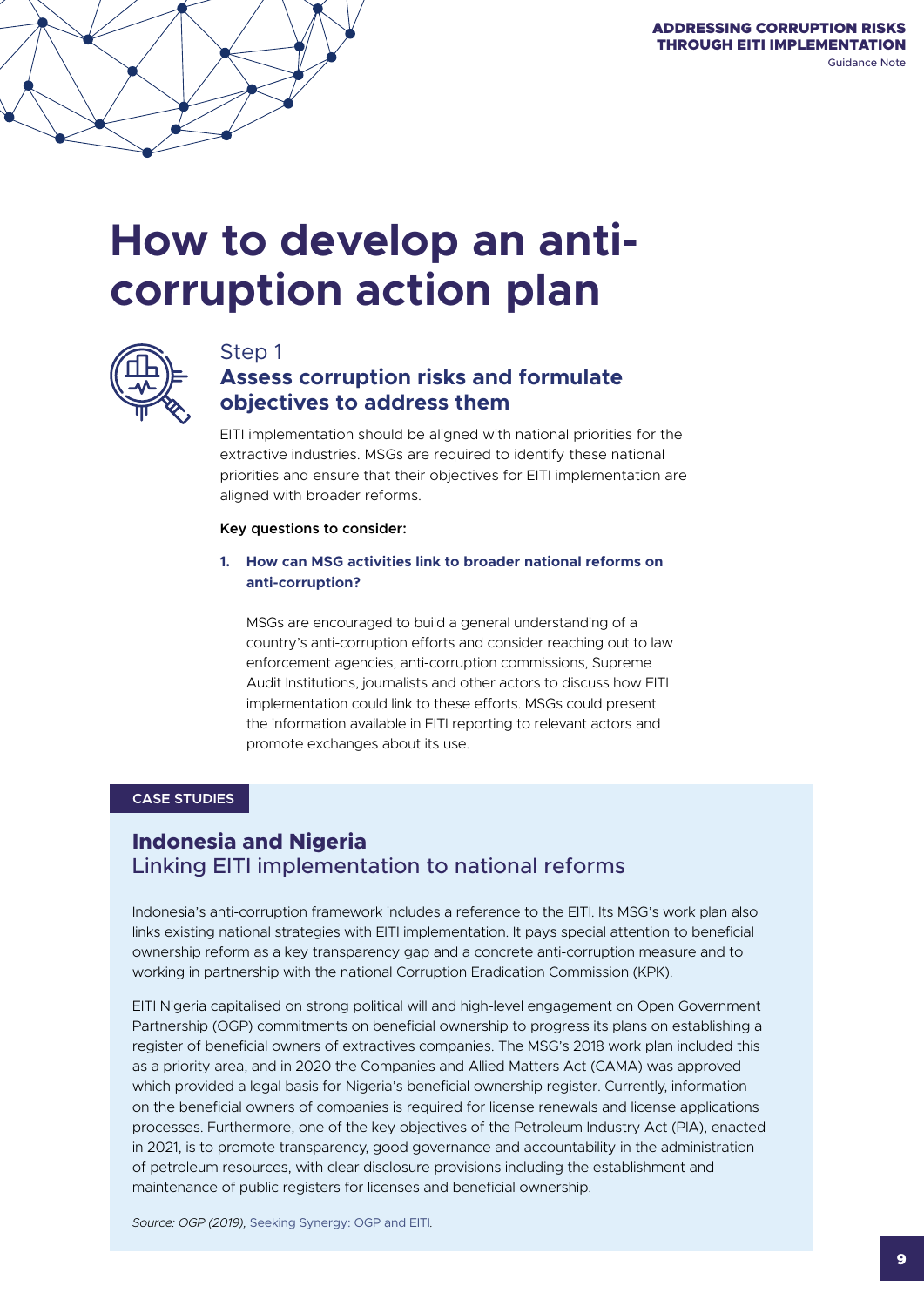#### **2. Which stages of the extractive industry value chain are most prone to corruption issues?**

MSGs could further define the scope of their work by identifying potential corruption risks to prioritise action. In doing so, MSGs may focus on specific stages of the extractives value chain to identify transparency gaps.



For example, MSGs could identify corruption risks in licensing by:

- **•** Examining the bidding process for licenses awarded;
- **•** Evaluating regulations to identify loopholes that could be abused;
- **•** Evaluating the extent to which inadequate systems and lack of transparency in regulations make it possible for political capture and conflicts of interest to occur.

The scope and priority areas for the assessment should be informed by the prevailing corruption issues in the sector and country. MSGs may wish to draw on existing practical tools to identify corruption risks in each stage of the sector's value chain.

#### **TOOL**

## **The Mining Awards Corruption Risk Assessment (MACRA) Tool**

Transparency International's MACRA Tool has been used in over 20 countries. An abridged version, which can be completed within four months, helps users identify and assess the underlying risks and causes of corruption in license allocations which can undermine the lawful, compliant and ethical awarding of mining licenses, permits and contracts. The tool helps users to:

- **•** Identify the vulnerabilities and strengths in the mining awards process;
- **•** Identify and assess the corresponding corruption risks;
- **•** Validate and prioritise corruption risks for action;
- **•** Translate research into action.

*Source: Transparency International (2021), "The Abridged MACRA Tool", <https://transparency.org.au/publications/the-abridged-macra-tool/>.*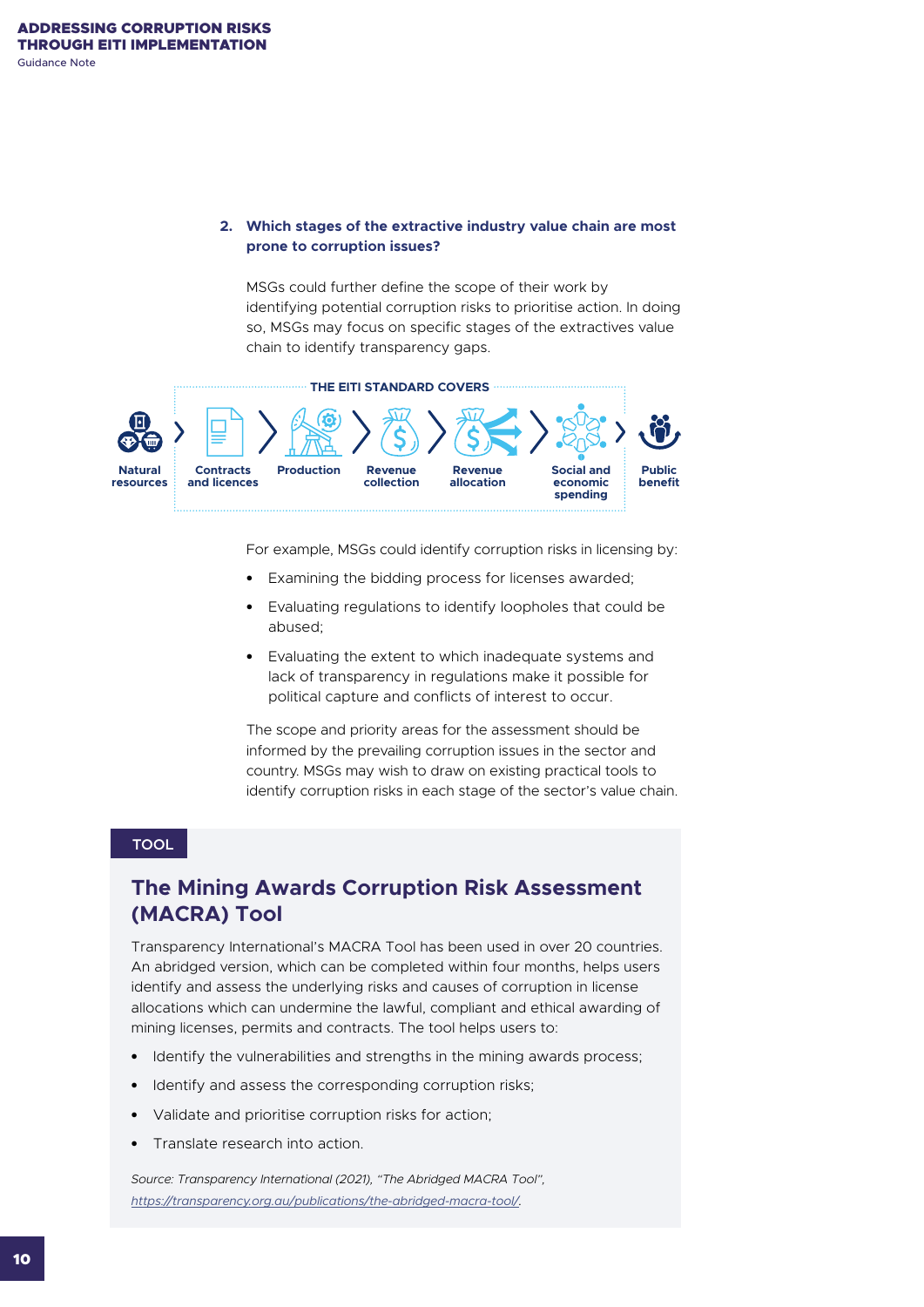#### **TOOL**

## **Corruption diagnostic tool**

The corruption diagnostic tool, developed by the Natural Resource Governance Institute (NRGI), provides concrete steps and guidance to:

- **•** Gather evidence and convene consultations to identify the forms of corruption most likely to negatively impact their country's extractive industries;
- **•** Diagnose the causes of these forms of corruption;
- **•** Build an evidence-based anti-corruption action plan, focused on preventing future corruption.



*Source: NRGI (2021),* [Diagnosing Corruption in the Extractive Sector: A Tool for Research](https://resourcegovernance.org/analysis-tools/publications/diagnosing-corruption-extractive-sector-tool-research-and-action)  [and Action](https://resourcegovernance.org/analysis-tools/publications/diagnosing-corruption-extractive-sector-tool-research-and-action)*.*

#### **3. Which commodities and sub-sectors are most vulnerable to corruption?**

The nature of a commodity could influence its level of corruption risk. For example, gemstones are particularly prone to smuggling because of the ease of transportation.<sup>5</sup> Another factor that could affect the level of risk is how the commodity is priced. For example, commodities subject to dynamic pricing are more prone to trade-related corruption.<sup>6</sup> In some instances, fiscal frameworks could inadvertently incentivise revenue leakages through small-scale artisanal mining (ASM) regulation gaps.7

Furthermore, as the global transition to cleaner energy increases demand for critical minerals, paying particular attention to corruption risks related to these minerals can help build a relevant anti-corruption strategy that complements national priorities.

5 Global Witness (2021), *Jade and Conflict: Myanmar Vicious Circle*, [https://www.globalwitness.org/en/](https://www.globalwitness.org/en/campaigns/natural-resource-governance/jade-and-conflict-myanmars-vicious-circle/) [campaigns/natural-resource-governance/jade-and-conflict-myanmars-vicious-circle/](https://www.globalwitness.org/en/campaigns/natural-resource-governance/jade-and-conflict-myanmars-vicious-circle/).

6 For an example of how dynamically priced commodities are prone to trade-related corruption, see OpenOil (2018), *EITI Commodity Trading in Indonesia*, <https://eiti.org/document/commodity-trading-in-indonesia>.

<sup>7</sup> See EITI (2018), *Panning for data: Artisanal and small-scale mining in EITI countries*, <https://eiti.org/document/panning-for-data>.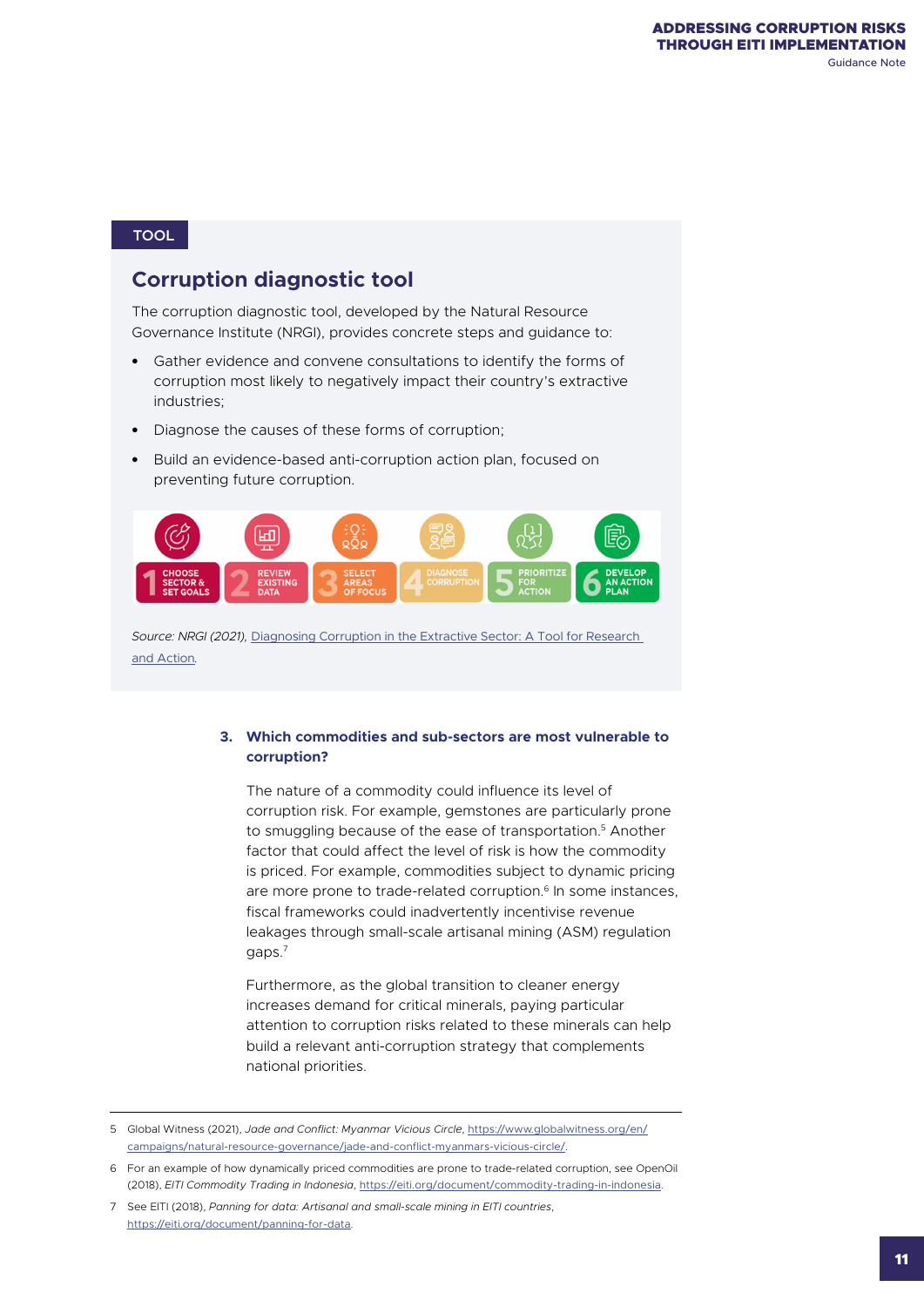#### **4. Are there policies and practices that heighten corruption risks?**

EITI Reports could expose practices in natural resource governance that are vulnerable to abuse. They could reveal weaknesses in government systems that increase the likelihood of corruption to occur. For example, Myanmar's 2015 EITI Report revealed that the country's state-owned enterprises (SOEs) retained about half of all extractive sector revenues in opaque accounts. A study commissioned by Myanmar's EITI chapter found that 98% of gemstone permits operate "without oversight and permit-holders free to choose how they produce, what they declare, and whether or not this goes through formal channels."8

Vested interests could be a deterrent to good governance. Government officials might also be unevenly enforcing fiscal, operational or environmental and social obligations to politically connected companies. MSGs could opt to focus on these issues to evaluate how policies are implemented in practice.

#### **CASE STUDY**

## **Zambia** Identifying gaps and corruption risks

Zambia's 2018 EITI Report provided detail on an inquiry by the auditor general, which exposed several questionable practices, including the award of mining licenses to unqualified companies, illegal mineral exports, tax evasion and violations of environmental obligations. This investigation was prompted by the findings of Zambia's 2016 Validation Report and the findings resulted in the government cancelling nearly 900 licenses.

*Source: EITI (2020),* EITI Progress Report 2020*, <https://eiti.org/document/eiti-progress-report-2020>.*

#### **5. Are there areas of extractive management that are at high risk of corruption, that are not covered by the EITI Standard?**

To create more impact, MSGs could consider evaluating or identifying other areas that are prone to corruption. One example is service contracting. Oil and mining companies typically outsource most of their exploration and production work to a wide range of contractors. NRGI estimates that these contracts are worth somewhere between USD 745 billion and USD 1.3 trillion a year.<sup>9</sup> However, along with bribery, subcontracting is vulnerable to self-dealing among political elites, contract inflation, collusion and tax evasion.

8 Alexandra Gillies (2019), *The EITI's Role in Addressing Corruption*, [https://eiti.org/document/eitis-role-in](https://eiti.org/document/eitis-role-in-addressing-corruption)[addressing-corruption](https://eiti.org/document/eitis-role-in-addressing-corruption).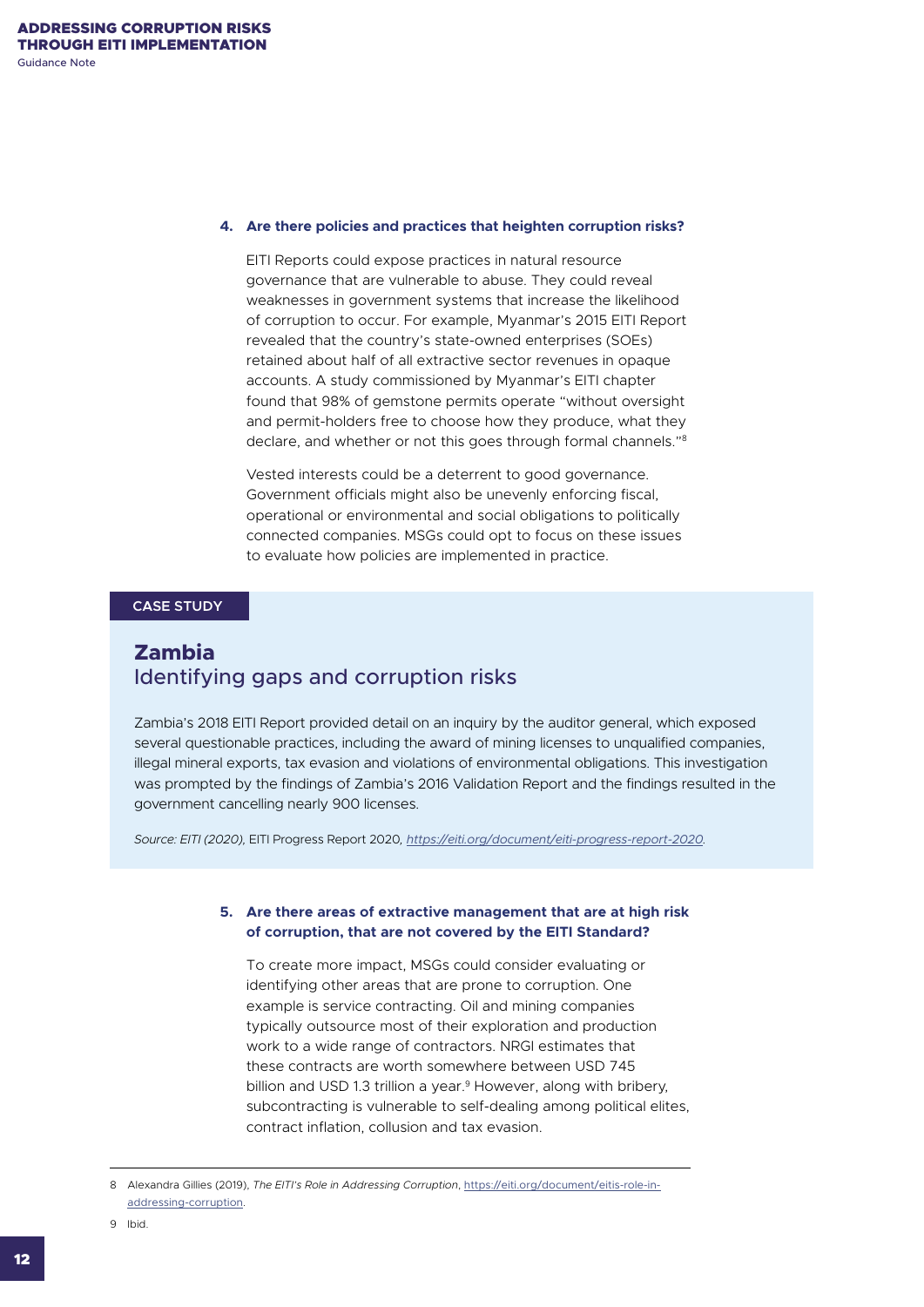<span id="page-12-0"></span>To address this, MSGs could consider analysing the corruption risks and transparency needs in the sector.

MSGs have the discretion to define their objectives related to anti-corruption based on the considerations explained above. Some examples of objectives that MSGs could adopt include:

- **•** To identify gaps in revenue collection systems that facilitate corruption;
- **•** To address legal loopholes in sectoral laws that enable corruption;
- **•** To detect risks in licensing procedures of specific commodities or in particular subnational jurisdictions;
- **•** To address risks in the undervaluation or illegal smuggling of specific commodities;
- **•** To analyse and cross reference beneficial ownership data to detect red flags and potential conflicts of interest in license awards.

| ÷ |
|---|
|   |

## Step 2 **Develop an activity plan**

After the MSG has assessed the corruption risks that they wish to tackle, they could develop an activity plan to meet their objectives related to anti-corruption. Work plans must include measurable and time bound activities to achieve the agreed objectives (Requirement 1.5). EITI guidance on developing work plans provide examples on how anti-corruption measures can be integrated into EITI implementation.10

#### **EXAMPLES**

## **Albania, Mongolia and the Philippines** Integrating anti-corruption in EITI work plans

Mongolia's [2021 work plan](https://eiti.org/document/mongolia-2020-2021-eiti-work-plan) explicitly includes addressing corruption as one of Mongolia EITI's objectives and outlines specific activities to meet this objective, including a pilot on managing risks using NRGI's diagnostic tool for corruption risks. Similarly, the Philippines' [2021 work plan](https://pheiti.dof.gov.ph/work-plan) includes conducting an analysis using NRGI's corruption tool.

Albania's [2021-2022 work plan](https://eiti.org/files/documents/2021-2022_work_plan_22.02.2021.pdf) aligns EITI implementation with the national anti-corruption agenda. It highlights the MSG's role in raising awareness and conducting outreach activities, as well as the need to reform national legal frameworks to strengthen natural resource management.

10 EITI, *Guidance Note: EITI Requirement 1.5 – Establishing an EITI work plan*, [https://eiti.org/document/](https://eiti.org/document/guidance-note-eiti-requirement-15) [guidance-note-eiti-requirement-15](https://eiti.org/document/guidance-note-eiti-requirement-15).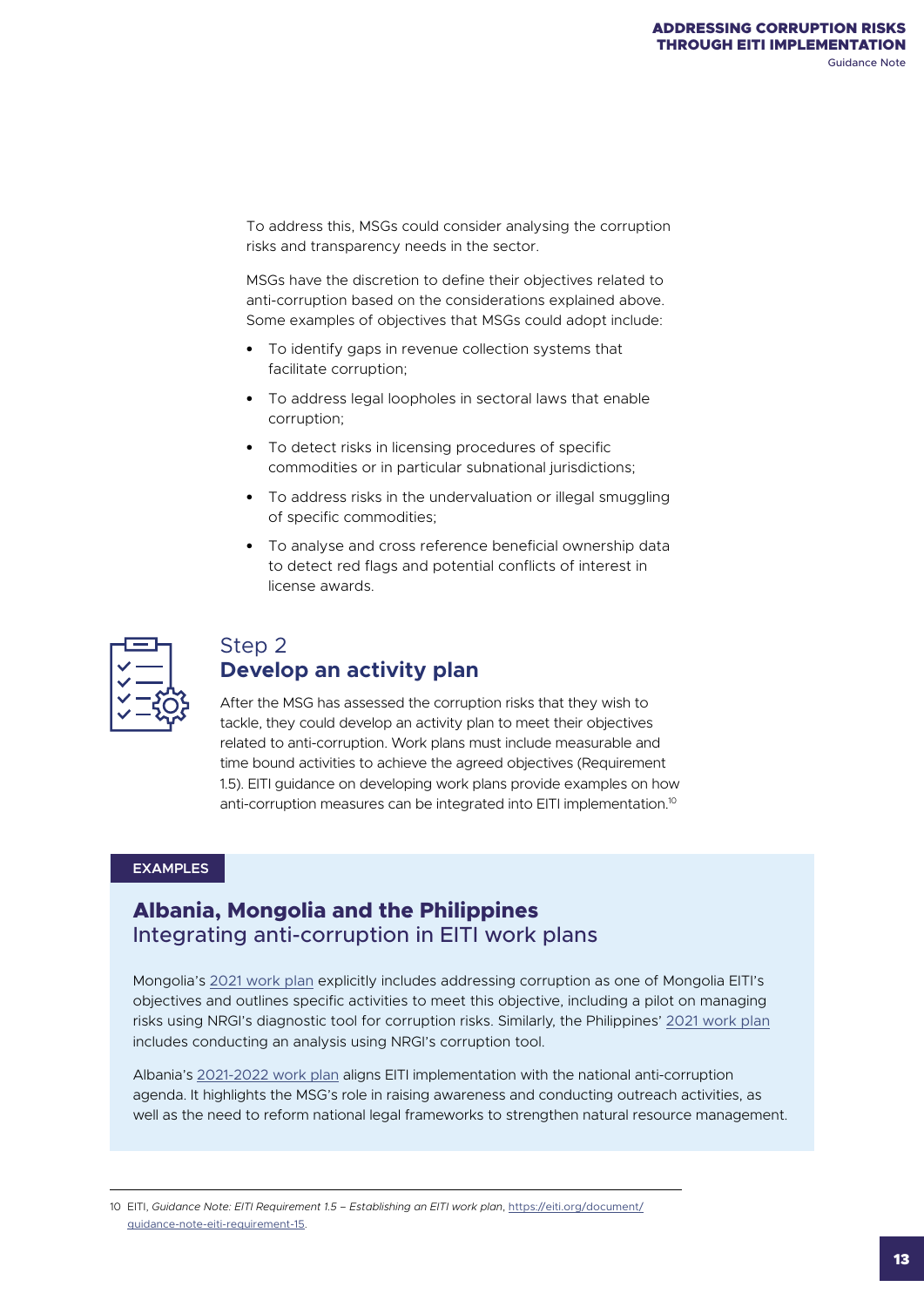In identifying activities, MSGs are encouraged to consider which measures are likely to have an impact. A useful framework for developing an action plan is to categorise measures or approaches according to the objectives set by the MSG. For example, NRGI's [anti-corruption diagnostic tool](https://resourcegovernance.org/analysis-tools/publications/diagnosing-corruption-extractive-sector-tool-research-and-action) illustrates that some activities could focus on enhancing transparency to facilitate oversight and deter wrongdoing, while other activities could focus on strengthening oversight and participation.<sup>11</sup> Other categories of measures could include promoting integrity through robust and well-enforced anti-corruption measures, reforming institutional and regulatory processes, increasing fair competition, strengthening the enforcement of rules, and addressing foreign enablers.

#### **Examples of activities:**

- **• Technical studies** on the types of risks in a particular sector/commodity; studies to evaluate legal or regulatory loopholes.
- **• Use of diagnostic tools** such as NRGI's corruption diagnostic tool and Transparency International's Mining Awards Corruption Risk Assessment (MACRA) tool as described under [Step 1.](#page-8-0)
- **• Formulation of recommendations/safeguards against corruption.** MSGs could issue policy recommendations for dissemination to government officials (including parliaments) based on corruption risks they have identified.
- **• Capacity building and awareness raising.** MSGs are encouraged to conduct capacity building activities on corruption risks in the extractive sector and the role of EITI in corruption mitigation. They could also lead trainings on how to effectively use and analyse data to inform anticorruption efforts and detect red flags. These could focus on specific requirements of the EITI Standard, especially on highly technical requirements related to SOE transactions, in-kind revenues, barter and infrastructure arrangements or beneficial ownership.
- **• Analysis of corruption cases.** MSGs could analyse corruption cases to better understand how corruption occurs in actual practice, identify who are the actors, and highlight what types of transactions are vulnerable to risks. This could aid ongoing investigations or could inform policy recommendations.

<sup>11</sup> NRGI (2021), *Diagnosing Corruption in the Extractive Sector: A Tool for Research and Action*, [https://resourcegovernance.org/analysis-tools/publications/diagnosing-corruption-extractive-sector-tool](https://resourcegovernance.org/analysis-tools/publications/diagnosing-corruption-extractive-sector-tool-research-and-action)[research-and-action](https://resourcegovernance.org/analysis-tools/publications/diagnosing-corruption-extractive-sector-tool-research-and-action).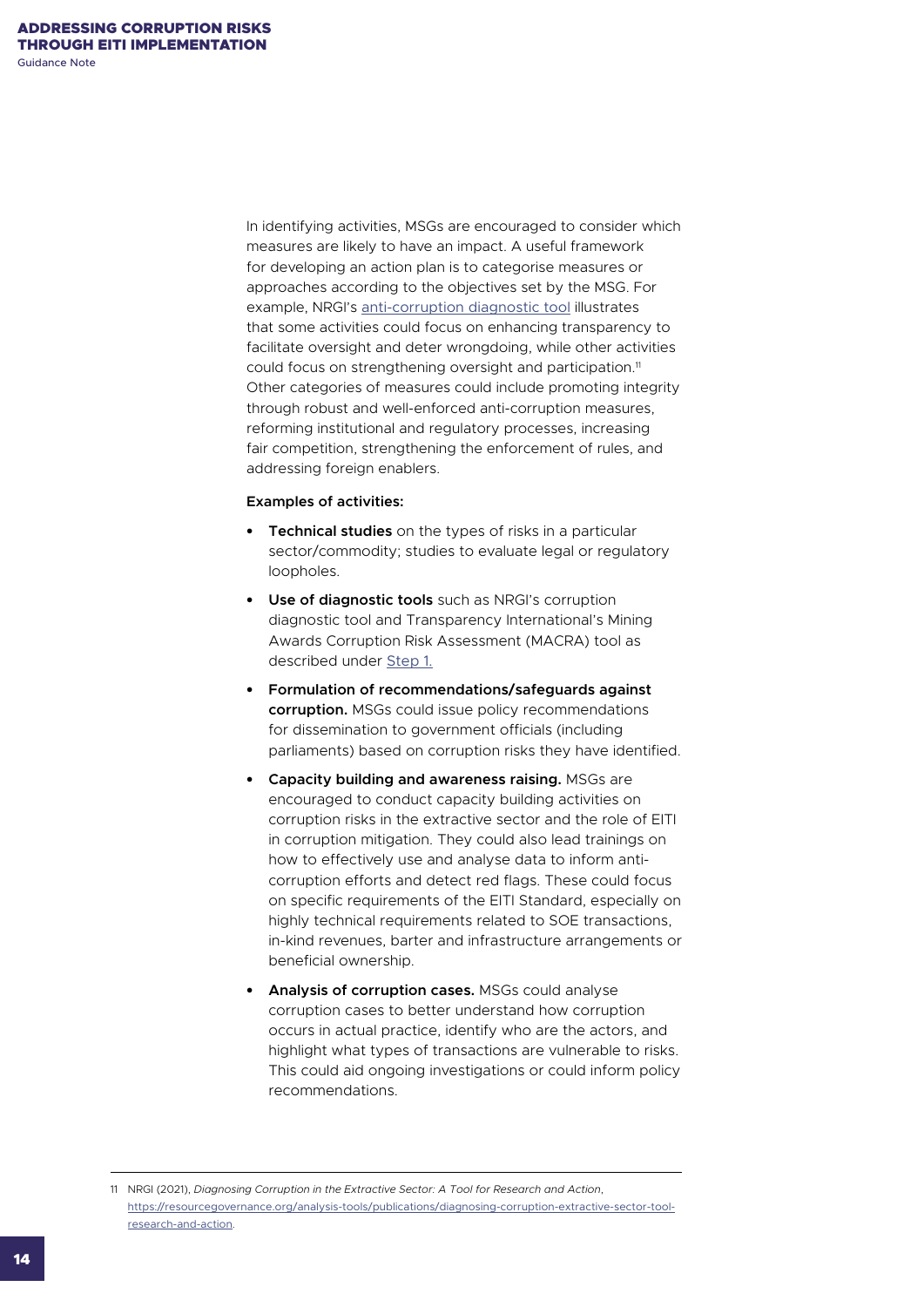**• Regular consultations.** MSGs could use regular meetings and outreach activities to conduct consultations with stakeholders regarding the efficiency of their anticorruption programmes. For example, companies could consult communities and indigenous peoples during outreach to detect corruption risks in the implementation of their social projects and in conducting due diligence. Governments could use outreach activities to report and explain results of licensing processes to the wider public to address perceptions of corruption. Civil society could demand a standing item in the MSG's agenda to monitor results of anti-corruption plans of regulatory agencies and companies.

#### **Key questions to consider in developing an action plan:**

#### **1. Do the activities directly contribute to the desired objectives?**

In deciding on activities, the MSG could consider what types of activities would lead to outputs or outcomes that would support their objectives. For example, if the end goal is to mitigate risks in the licensing process, the MSG could consider raising awareness among internal and external regulators of the relevant agency about how corruption occurs at every stage of the licensing process. MSGs could also complement this work by mapping corruption risks and conducting workshops or focus groups to discuss the findings of the mapping exercise. Where there are recommendations from EITI Reports, Validation and other technical studies related to combatting corruption, the MSG could consider including these recommendations in the action plan.

#### **2. Could activities in the EITI work plan include an anticorruption component?**

The MSG's work on anti-corruption could be integrated into existing activities planned for EITI implementation, including licensing, beneficial ownership, contract disclosure, revenue disclosure, social and environment expenditures, mainstreaming, commodity trading and energy transition. Applying an anti-corruption lens to any of these policy areas could help MSG link their work to national priorities.

#### *EITI reporting*

EITI Reports and disclosures of extractives data are an important part of MSG work plans and provide valuable contextual information that helps increase citizens' understanding of the sector. MSGs should consider how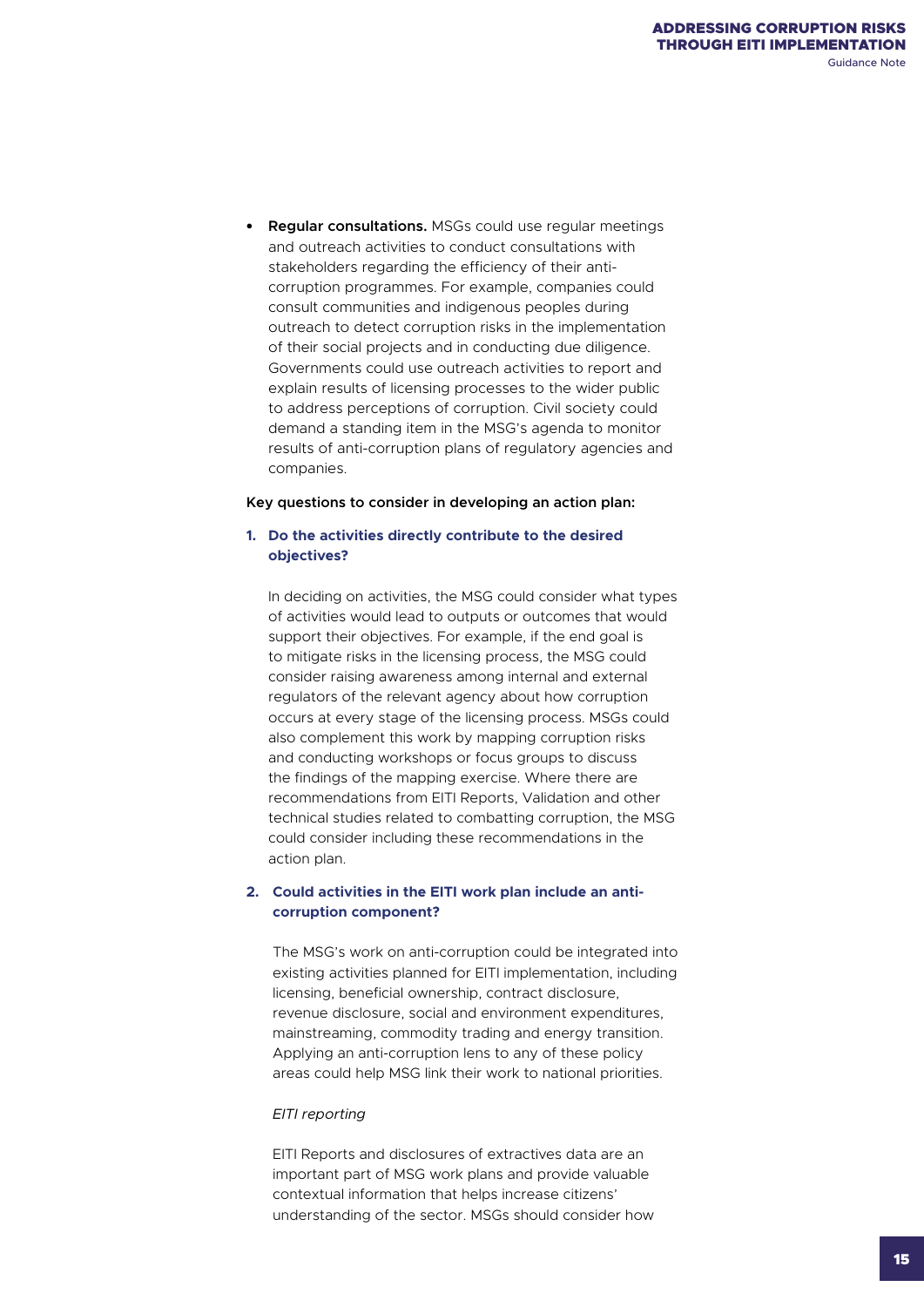EITI reporting could be used to document corruptionrelated information. For example, in 2015, NRGI used EITI Reports to better understand the Nigerian national oil company's oil trading business in its research on corruption risks<sup>12</sup>

#### *Use of EITI disclosures*

MSGs could also ensure that anti-corruption actors are using EITI disclosures to advance anti-corruption efforts. MSGs could draw from NRGI's study on [how anti-corruption](https://resourcegovernance.org/analysis-tools/publications/how-can-anticorruption-actors-use-eiti-disclosures) [actors could use data disclosed in EITI Reports](https://resourcegovernance.org/analysis-tools/publications/how-can-anticorruption-actors-use-eiti-disclosures)<sup>13</sup> and [recommendations memorandum](https://resourcegovernance.org/analysis-tools/publications/recommendations-strengthening-role-EITI-against-corruption)<sup>14</sup> which provide good examples of how MSGs can analyse EITI Reports with an anti-corruption lens. One concrete example is triangulating the different sets of data on production, exports, revenues social expenditures, contracts and beneficial ownership to identify illicit practices such as underpayment of revenues and fees, smuggling and conflicts of interest.

#### **3. Are there potential constraints? If so, what measures would address them?**

Engaging in anti-corruption work in a more explicit way could be met by resistance by various actors within and outside of the MSG. Anticipating this possibility at the outset would help the MSG address constraints. For example, a clear articulation of what the EITI seeks to address could help in securing wider support for the MSG's anti-corruption efforts. Capacity constraints should also be mapped, especially with respect to understanding risks occurring in complex transactions where not all parties have the same access to information, such as in commodity trading or contract negotiations.

#### **4. Has the role of the MSG been defined and articulated and have responsibilities for the various activities been assigned to relevant stakeholders?**

After identifying the gaps and defining the objectives for the MSG's anti-corruption work, MSGs are encouraged to further define their role in meeting these objectives.

<sup>12</sup> Alexandra Gillies (2019), *The EITI's Role in Addressing Corruption*, [https://eiti.org/document/eitis-role-in](https://eiti.org/document/eitis-role-in-addressing-corruption)[addressing-corruption](https://eiti.org/document/eitis-role-in-addressing-corruption).

<sup>13</sup> NRGI (2021), *How Can Anticorruption Actors Use EITI Disclosures?*, [https://resourcegovernance.org/](https://resourcegovernance.org/analysis-tools/publications/how-can-anticorruption-actors-use-eiti-disclosures) [analysis-tools/publications/how-can-anticorruption-actors-use-eiti-disclosures](https://resourcegovernance.org/analysis-tools/publications/how-can-anticorruption-actors-use-eiti-disclosures).

<sup>14</sup> NRGI (2021), *Recommendations for Strengthening the Role of the EITI in the Fight Against Corruption*, [https://resourcegovernance.org/analysis-tools/publications/recommendations-strengthening-role-EITI](https://resourcegovernance.org/analysis-tools/publications/recommendations-strengthening-role-EITI-against-corruption)[against-corruption](https://resourcegovernance.org/analysis-tools/publications/recommendations-strengthening-role-EITI-against-corruption).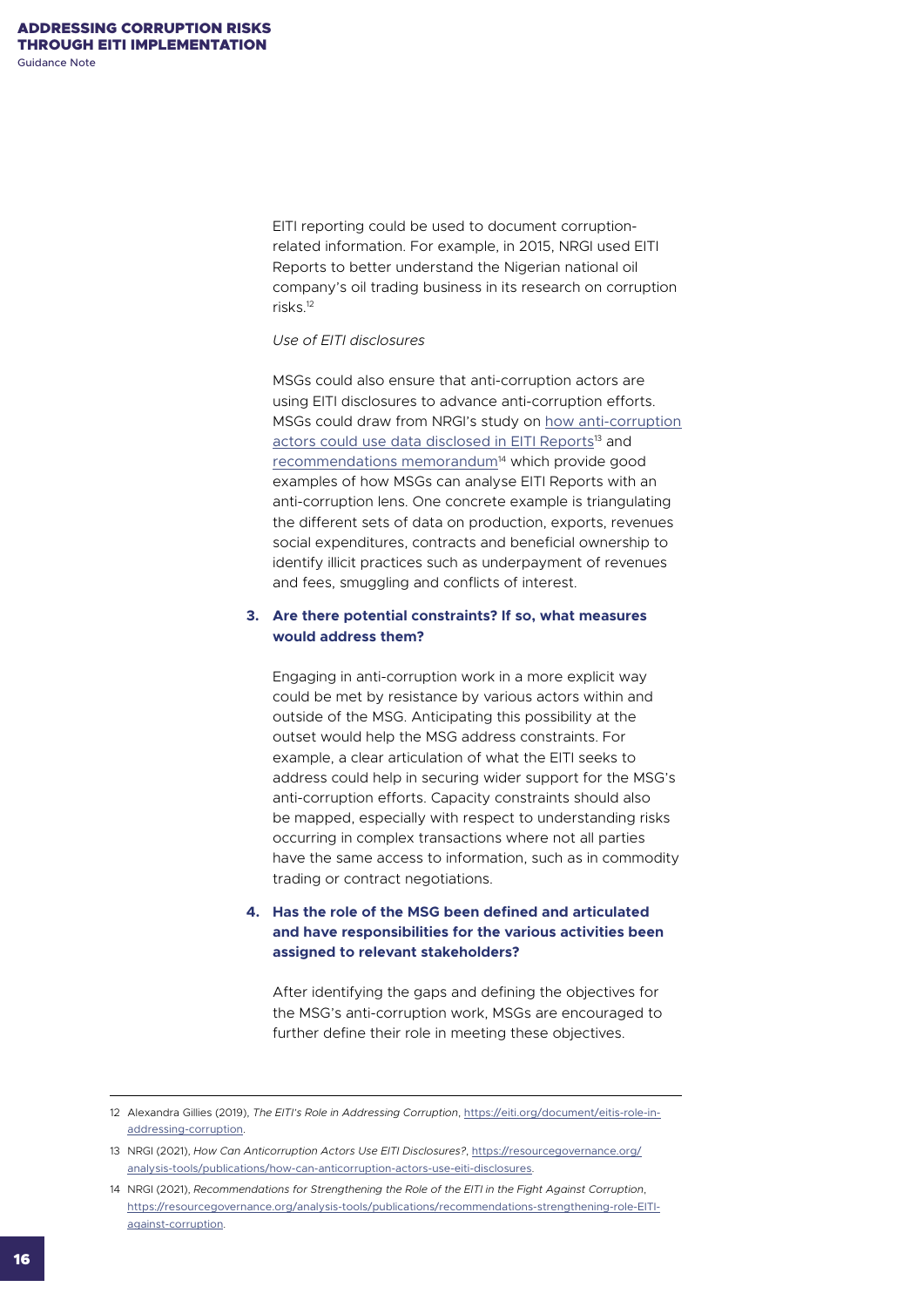Meeting a broad objective entails thinking through different types of interventions. In defining its role, the MSG could consider its access to anti-corruption actors. This may in some cases require involvement of stakeholders beyond those represented in the MSG. Whether the MSG chooses to play a more hands-on role (e.g. formulating policies and lobbying for polices to be implemented) or a facilitating role (e.g. fostering inter-agency cooperation), engagement with key stakeholders could help the MSG achieve its objectives. In engaging companies, MSGs could consider addressing the issue related to risks involving agents and intermediaries. In identifying which stakeholders to engage, MSGs are encouraged to include women's rights organisations and marginalised groups, as well as indigenous populations and ethnic minorities, which could help ensure that issues on potential vested interest are scrutinised.

#### **CASE STUDIES**

## **Indonesia, Mongolia and Senegal**  Engaging key actors

In some countries, such as Mongolia and Indonesia, anti-corruption actors participate in MSGs or have close engagement with MSGs. In these cases, such actors may be able to play a more active role in using EITI data to aid investigation.

In some cases, MSGs may play an advisory role in drafting reports to inform policies. Senegal's MSG engaged closely with the government's Fiscal Investigation Center to prepare a report on the extractive sector, as well as with the national anti-corruption agency to provide inputs to the National Anti-Corruption Plan.

> Some examples of the different roles that MSGs could play when they engage in anti-corruption issues include:

**• Supporting citizens' discussion, monitoring and advocacy.** MSGs could serve as a platform for different stakeholders to discuss, monitor and evaluate corruption risks. For example, the Democratic Republic of the Congo's MSG followed up on concerns revealed in EITI Reports and raised by external stakeholders about certain payments to government that were not shown to have been paid to the Treasury. The complex nature of the extractive sector makes it challenging for the public to fully comprehend how corruption occurs. The MSG could provide platforms to discuss the different types of corruption in the sector to stimulate public debate. In some cases, stakeholders may be unaware of existing EITI data or how to translate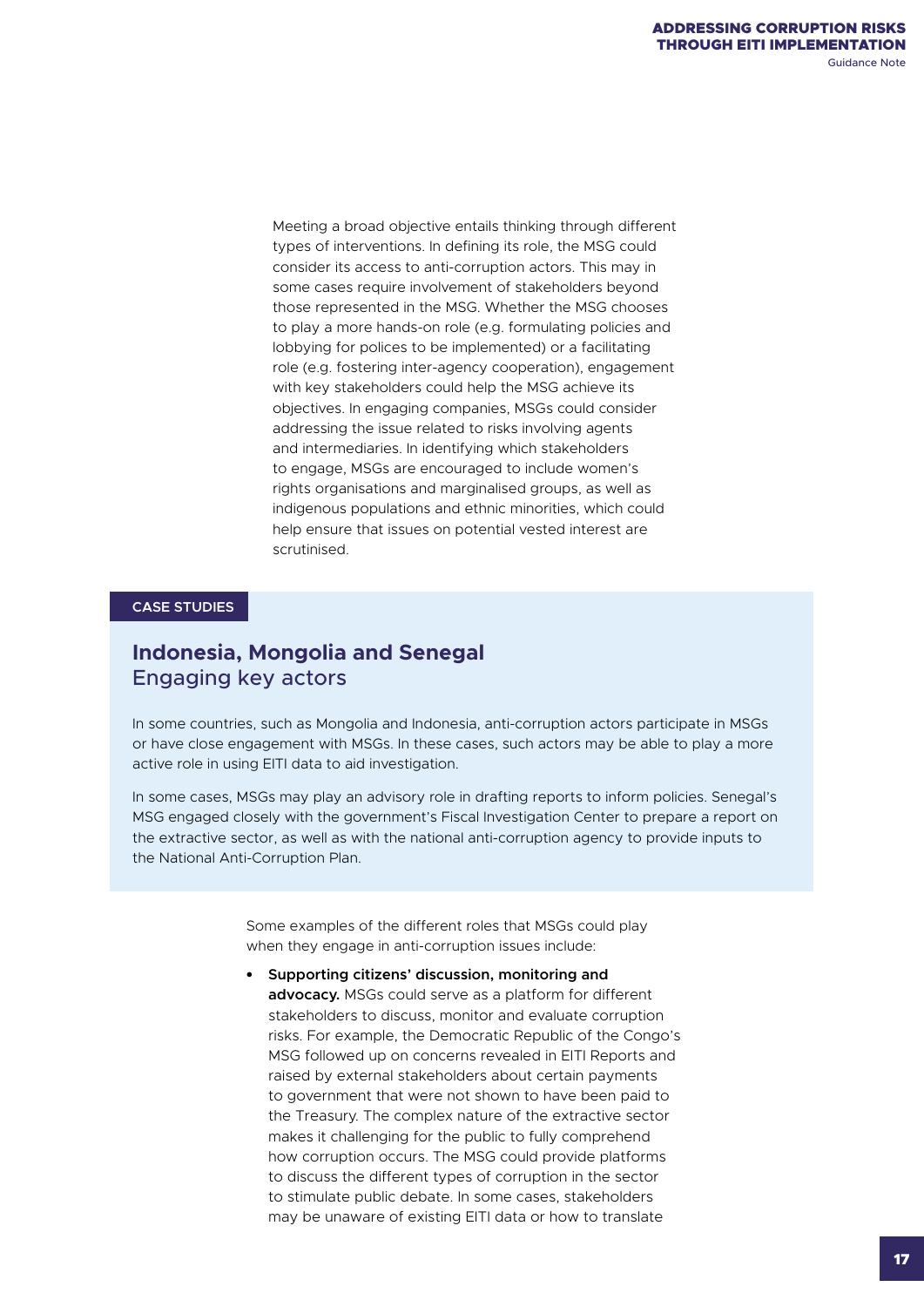data into action and advocacy on anti-corruption. MSGs are encouraged to consider engaging anti-corruption actors (competent authorities, anti-corruption bodies, corporate investigators, investigative journalists, CSOs and community leaders and private groups that focus on integrity work) to introduce EITI data and strengthen techniques and methodologies to use existing information.

**• Analysing current EITI disclosures and providing recommendations to strengthen government systems.**  Publishing EITI Reports should not be an end in itself; MSGs are also expected to provide recommendations to inform extractive sector policies. While the quality of these recommendations has improved over time, MSGs have rarely taken up the opportunity to provide recommendations that explicitly tackle corruption issues. For example, not all EITI Reports include an assessment of deviations from licensing procedures, despite this being required by the EITI Standard (Requirement 2.2.a.iii.iv).

Although many countries have publicly disclosed beneficial ownership data and contracts, efforts by MSGs to analyse this information are minimal. In conducting such analysis, MSGs could draw from NRGI's study on [how anti](https://resourcegovernance.org/analysis-tools/publications/how-can-anticorruption-actors-use-eiti-disclosures)[corruption actors could use data disclosed in EITI Reports](https://resourcegovernance.org/analysis-tools/publications/how-can-anticorruption-actors-use-eiti-disclosures)  [which illustrates how data from these reports](https://resourcegovernance.org/analysis-tools/publications/how-can-anticorruption-actors-use-eiti-disclosures) could inform anti-corruption efforts.

- **• Demanding or disclosing complementary data.** Data disclosed in EITI Reports is often inconclusive and rarely points to anomalies. Complementary data is needed to draw conclusions on whether a particular transaction was tainted with corruption. The MSG could play a role in demanding data from authorities that are not typically engaged in the EITI process to disclose information that would complement EITI data. Examples include data related to campaign financing of public officials or asset declarations of politically exposed persons. Nigeria EITI is exploring the possibility of connecting beneficial ownership data with financial disclosures of public officials, replicating of a project on beneficial ownership piloted by the EITI in Colombia.15 MSGs could also consider expanding the scope of EITI reporting to include other areas of risks, such as service contracting, or risks in the renewable energy sector.
- **• Facilitating inter-agency cooperation.** In many countries, the EITI's strength is its ability to convene agencies and agree on common objectives and recommendations for

15 Directorio Legislativo and EITI, "Joining the Dots", <https://peps.directoriolegislativo.org/>.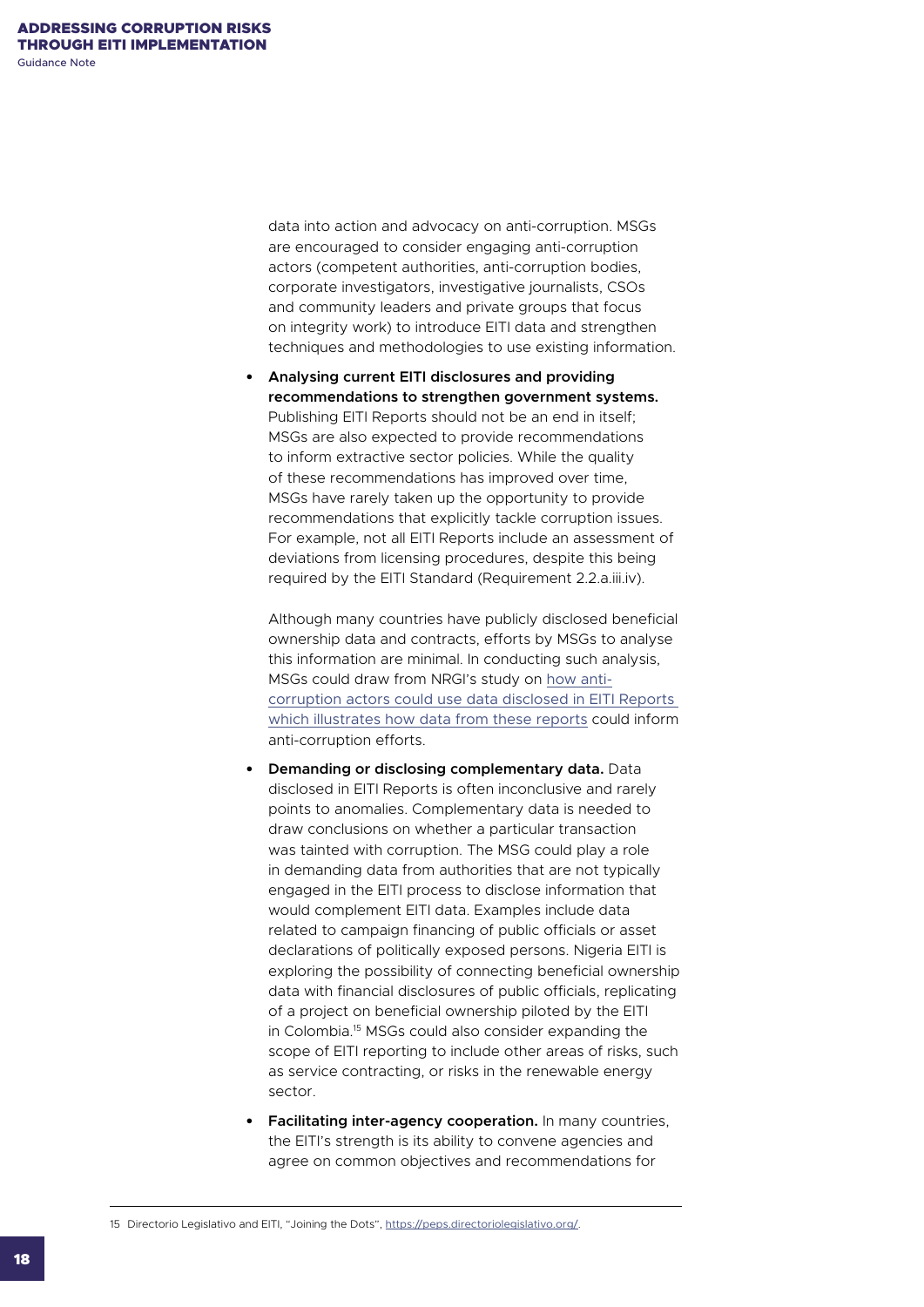extractive sector governance. MSGs could involve agencies beyond the MSG that support anti-corruption reforms.

This has proven to be effective in engaging various stakeholders on beneficial ownership reforms where MSGs have engaged with new actors such as ministries of law, company regulators, central banks, anti-money laundering councils and other law enforcement agencies. The same approach could be used for MSGs' anti-corruption work. MSGs could engage prosecutors, corruption eradication commissions, the judicial branch, parliament and ombudspersons to facilitate inter-agency cooperation. Furthermore, MSGs could contribute to discussions to aid corruption investigations by providing data-based evidence or expert advice.

#### **5. Does the activity plan reinforce and leverage the strengths of the EITI national process?**

MSGs are encouraged to reinforce EITI processes, responsibilities and activities to support anti-corruption work. MSGs could evaluate the strengths of EITI implementation in their country, as well as existing opportunities to link EITI processes with anti-corruption initiatives. This work can span various areas covered by EITI implementation, including:

**• Subnational reporting:** If there are robust subnational processes, the MSG could consider playing a role in facilitating discussions on corruption detection and mitigation at the subnational level on certain requirements of the EITI Standard.

#### **CASE STUDY**

### **Colombia**

## Using disclosures on social expenditures to deter corruption at the local level

National government stakeholders who were consulted during Colombia's Validation welcomed further disclosures of companies' social contributions at the local level, to deter local government corruption. The MSG could play a role in working closely with local authorities to develop a multistakeholder approach for local disclosures, especially in light of the fact that Colombia had fully met the EITI's requirements on disclosing social expenditures (Requirement 6.1.a).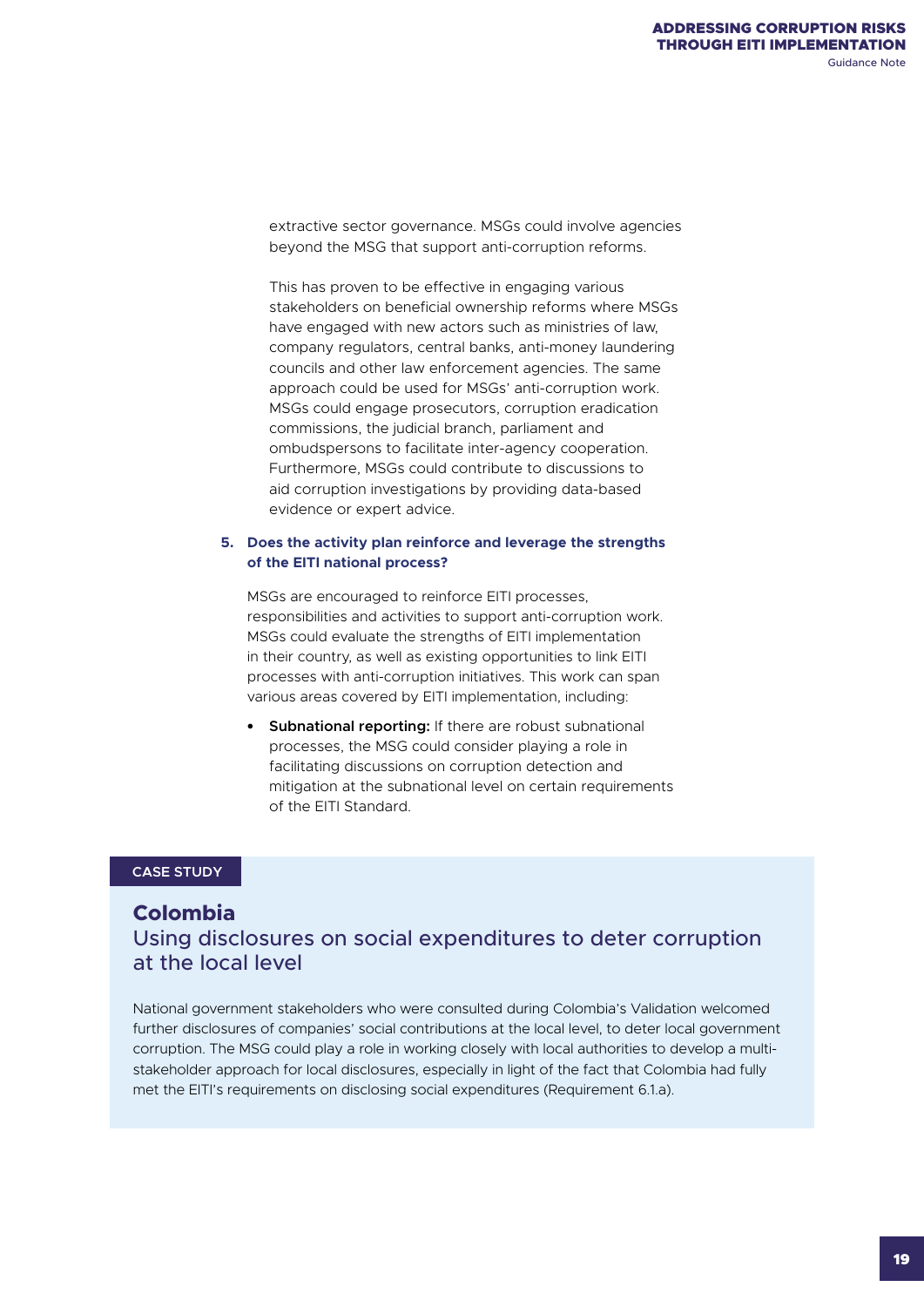**• Systematic disclosure:** Countries that are advanced in systematic disclosure could explore how their efforts to digitise data disclosure could be linked to anti-corruption measures.

#### **CASE STUDY**

## **Indonesia** Linking anti-corruption efforts with open data reforms

In Indonesia, the Corruption Eradication Commission has linked its efforts to combat corruption with the national plan for digitisation. To complement this effort, the MSG in Indonesia is leading the effort to systematically disclose extractives data through the EITI process under Requirement 4.1.a.

*Source: UN Office on Drugs and Crime, "Promoting Open Data to Fight Corruption in Indonesia", [https://www.unodc.org/southeastasiaandpacific/en/what-we-do/anti-corruption/topics/2021/09-promoting](https://www.unodc.org/southeastasiaandpacific/en/what-we-do/anti-corruption/topics/2021/09-promoting-open-data-to-fight-corruption-indonesia.html)[open-data-to-fight-corruption-indonesia.html.](https://www.unodc.org/southeastasiaandpacific/en/what-we-do/anti-corruption/topics/2021/09-promoting-open-data-to-fight-corruption-indonesia.html)* 

> **• Contract transparency:** The progress in meeting the EITI Requirement 2.4.a. on license registers and contract disclosure could also be used to mitigate corruption.

#### **CASE STUDIES**

## **Ghana and Senegal** Using progress on contract disclosure and beneficial ownership to improve sector governance

Senegal is the first country to go beyond the EITI's requirements on full contract disclosure. The MSG could take advantage of this progress by playing a role in monitoring compliance with contractual obligations.

Building on Ghana's progress in beneficial ownership reforms, the MSG is playing a role in improving inter-agency coordination and strengthening capacities of anti-corruption actors. Ghana's 2021 work plan aims to "strengthen the reporting or disclosure process of natural persons behind the ownership of corporate bodies with a view to reducing corruption and improving natural resource governance" under Requirement 2.5. Efforts are underway to work with competent authorities as well as journalists, civil society organisations and citizens to verify and use beneficial ownership data. Ultimately, the use of Ghana's beneficial ownership register, existing [petroleum](https://www.ghanapetroleumregister.com/contract-areas) and [minerals](https://www.mincom.gov.gh/list-of-mineral-rights-concessions/) contracts and [GHEITI's financial disclosures](https://www.gheiti.gov.gh/site/index.php?option=com_phocadownload&view=section&id=1:aggregation-reports&Itemid=54) are critical to addressing government priorities and informing public debate on corruption and illicit capital flight.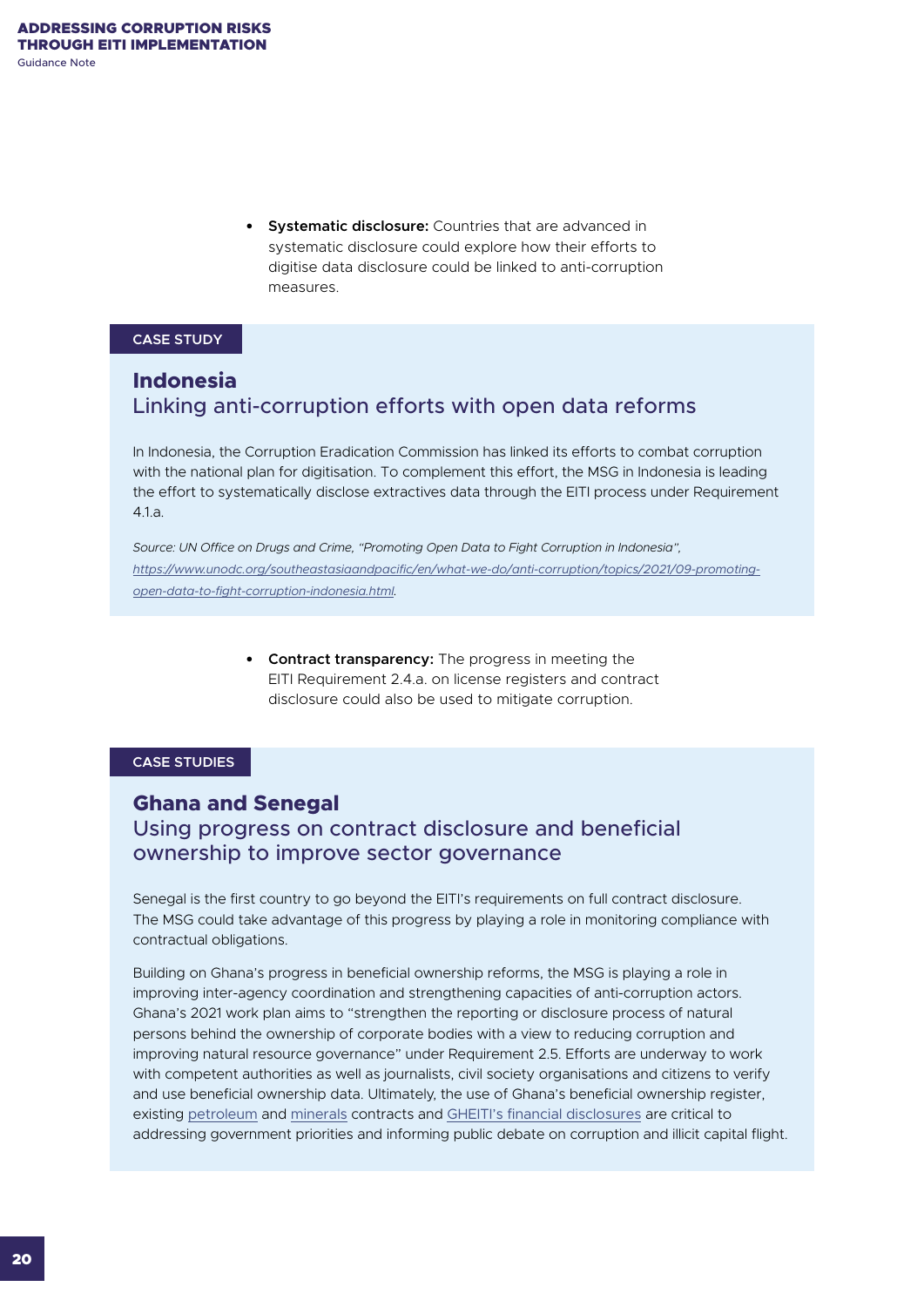#### <span id="page-20-0"></span>**6. Has a timeframe for implementing the activities been drawn up?**

In drawing up a timeframe for implementing activities, MSGs could consider key opportunities in their broader national reform processes, such as approval of bills for legislation and formulation of national strategic development plans, or when their governments sign up for international commitments related to anti-corruption. In determining milestones for their activities, MSGs could also reference their Validation schedule. During Validation, countries are assessed on the outcomes and impact of EITI implementation as well as the level of disclosure.

#### **7. Have resources for the activities been identified and estimates of costs and funding?**

Requirement 1.5 of the EITI Standard requires that work plans be fully costed. Where there are funding gaps, MSGs should ensure that resources are available to implement work plan activities. MSG should consider available resources and tools to implement some of these activities. EITI Reports and Validation assessments could be valuable sources of information on corruption risks and deviations from legal procedures. MSGs could also look at data from government agencies, SOEs and companies, industry analysts and international financial institutions. MSG are encouraged to assess context, adapt processes and tailor existing tools to address their specific needs.



## Step 3 **Monitor results**

Monitoring frameworks are a tool to help MSGs strengthen the link between overall objectives ([Step 1](#page-8-0)) and anti-corruption activities ([Step 2](#page-12-0)). By detailing activities and their expected outcomes and regularly reviewing monitoring data, MSGs can strengthen implementation, demonstrate value and build support.

Step 3 looks to align monitoring frameworks with existing EITI processes, which can lower the burden of preparing for Validations, annual work planning and reporting and make the outputs of those processes more useful to MSGs in supporting anti-corruption outcomes and reforms.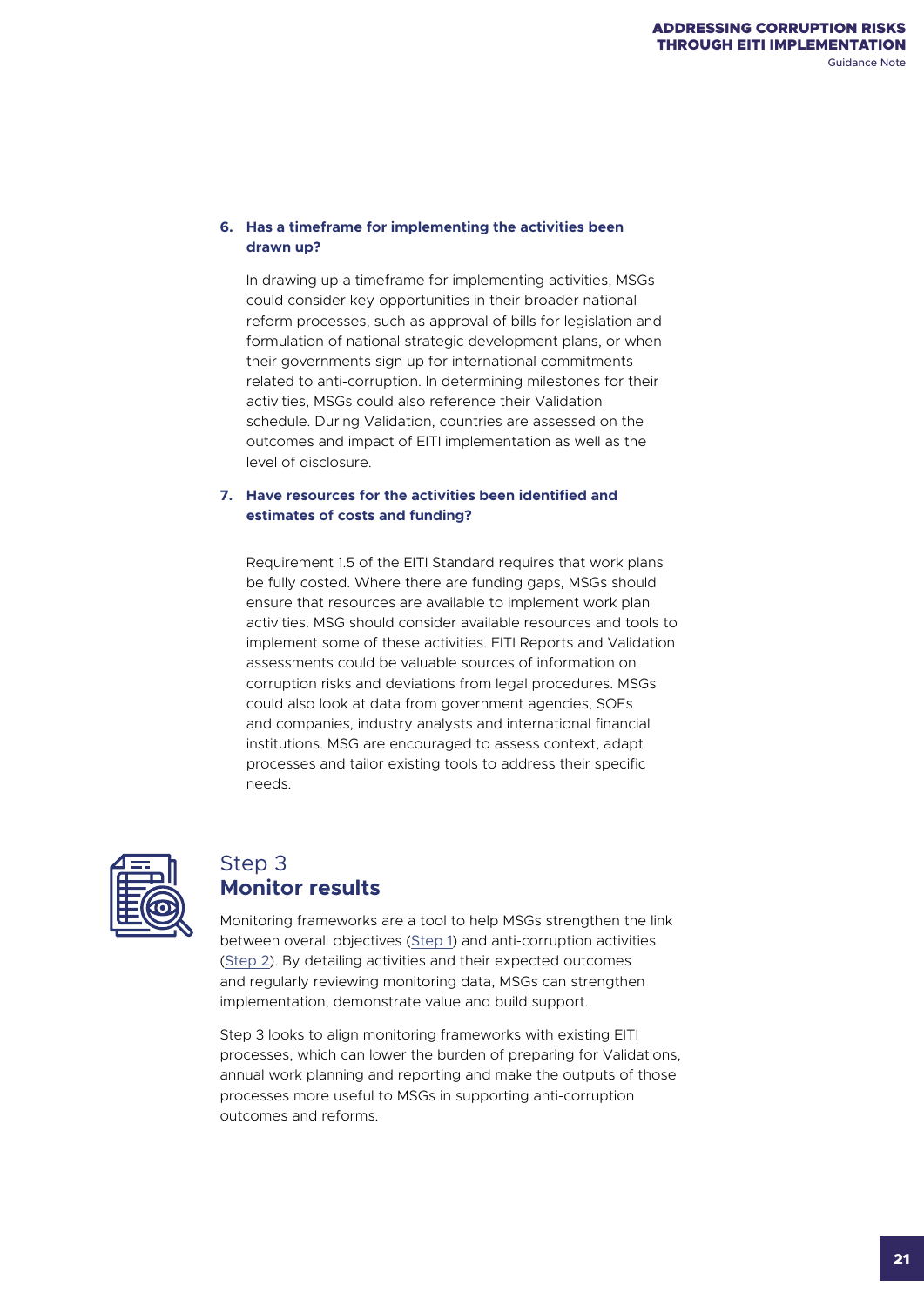#### **Key questions:**

#### **1. What should be monitored and how?**

Evidence collected through monitoring can serve different purposes:

- **•** Strong monitoring data can help national secretariats and MSGs learn and strengthen implementation, so that MSGs use limited resources more efficiently, and improve the results of implementation.
- **•** Monitoring data can help link EITI activities to broader reforms and engage with national stakeholders and decision-makers. Demonstrating the value of EITI activities for anti-corruption can help national secretariats gain access to resources, partnerships and political support.
- **•** Monitoring data can help to access support and build relationships with partners, strengthen the credibility of MSG activities and lay the groundwork for demonstrating results.

Identifying the most important ways in which national secretariats and MSGs want to use evidence will help to determine how to best monitor progress towards the objectives identified in [Step 1.](#page-8-0)

#### **2. How to select data sources and indicators?**

Several different types of monitoring data can help track progress towards anti-corruption objectives, including public opinion survey data, administrative data on corruption prosecutions and investigations, market statistics, media monitoring or downloads from beneficial ownership registries. This data can, in turn, be used for different kinds of monitoring indicators, both qualitative and quantitative, aligned with the factors for consideration in [Step 2](#page-12-0). Regardless of which kind of monitoring data and indicators are best for tracking activities in the EITI work plan, it is important to plan how that data will be collected and stored.

#### **3. How to identify appropriate roles and expertise?**

Consider identifying one person to be a monitoring focal point with overall responsibility for monitoring data, to make sure it is collected in a timely manner and safely stored. This is especially important when monitoring data will be collected regularly from several organisations or government agencies.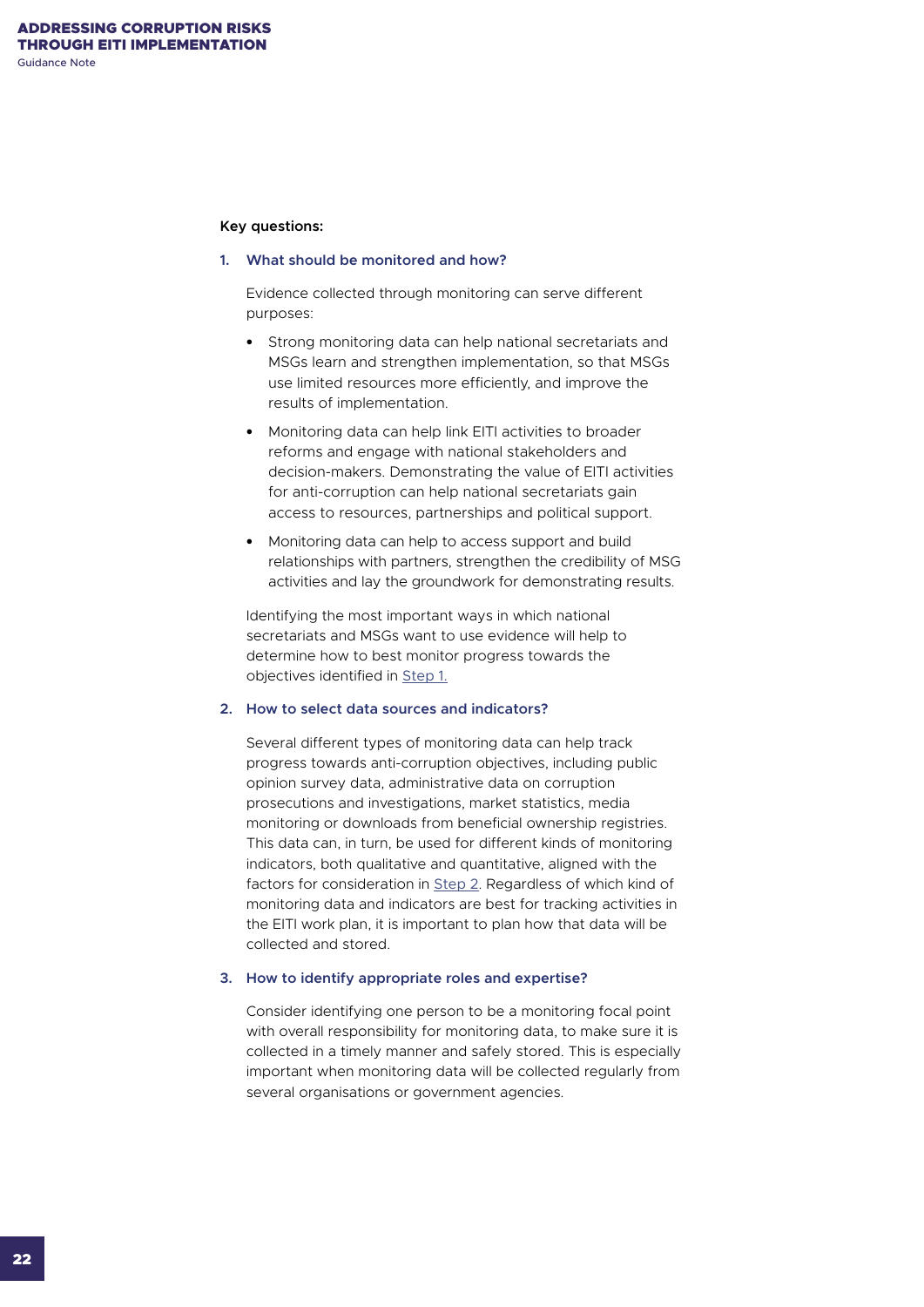Making these types of decisions can be challenging without monitoring and evaluation expertise, which might not be available in the MSG. Consider recruiting such expertise in helping to design monitoring frameworks, either locally through universities or national statistical offices, or through international consultants. The EITI International Secretariat can also offer recommendations on how to access appropriate expertise.

#### **4. How to align monitoring with EITI processes?**

While deciding how to collect monitoring data, MSGs could consider how to align monitoring activities with existing EITI processes. This can help to avoid duplication of efforts and strengthen EITI planning, reporting and Validation. Consider processes such as:

- **• Work planning.** Ideally, the activities in work plans will already be described in terms of results chains, with specific inputs, outputs and outcomes. Identify the most appropriate indicator for each stage in the results chain, for each key activity. When doing so, consider whether monitoring indicators satisfy the "SMART" criteria (Specific, Measurable, Achievable, Relevant and Time-bound), which can help ensure that will make the data that is collected easier to understand and use.
- **• Validation.** When defining what to measure, it can also be useful to consider the data collection templates that are used for EITI Validation.16 These templates are approved by the EITI Board and MSGs are encouraged to use them to support regular oversight of EITI implementation. In particular, the "Outcomes and impact template" suggests specific types of results that will be explored in Validation. Aligning monitoring frameworks with this template can facilitate and strengthen annual reporting and Validation processes.
- **• Annual reporting.** Monitoring data should be reviewed and evaluated on an annual basis as part of the review process (Requirement 7.4). Monitoring frameworks provide a bridge between the annual workplan and annual progress reports that help to review and strengthen implementation every year.

16 See EITI, "2021 Validation model templates", <https://eiti.org/document/2021-validation-model-templates>.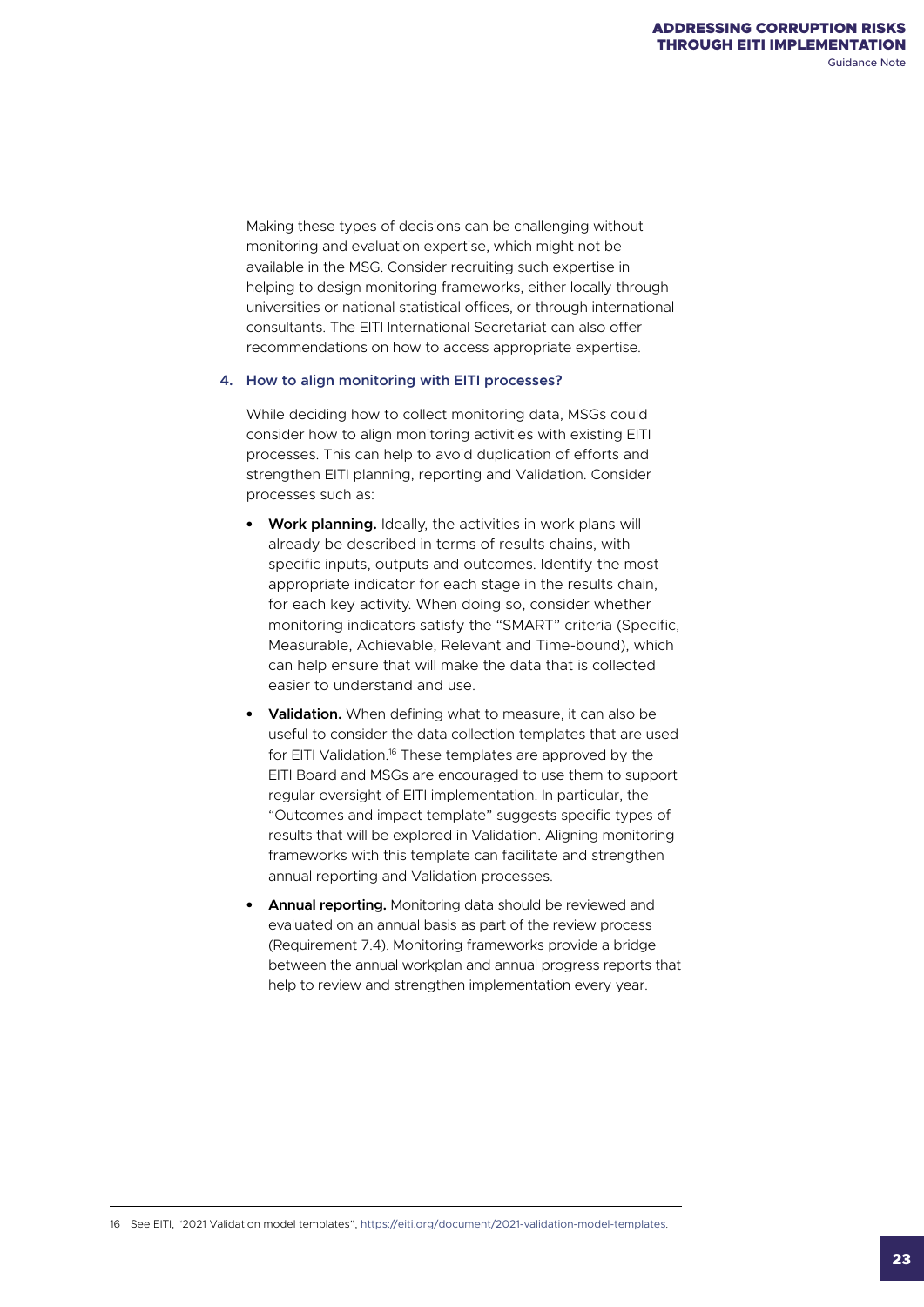#### **5. What are the opportunities to learn from monitoring and review?**

In addition to conducting an annual review and reporting, monitoring data should be reviewed regularly to create opportunities to learn and strengthen implementation. How often will depend on the national context, but quarterly reviews of some activities can enable MSGs to identify when activities are stalled or need to be adjusted.

MSGs should consider whether activities are leading to the intended outputs and outcomes described in EITI work plans. This question will be best answered when it is asked in an inclusive forum. Using the MSG and working groups to review monitoring data will help to ensure that it is useful, and that gaps and improvements are identified and addressed.

## **Addressing corruption through monitoring, evaluation and learning**

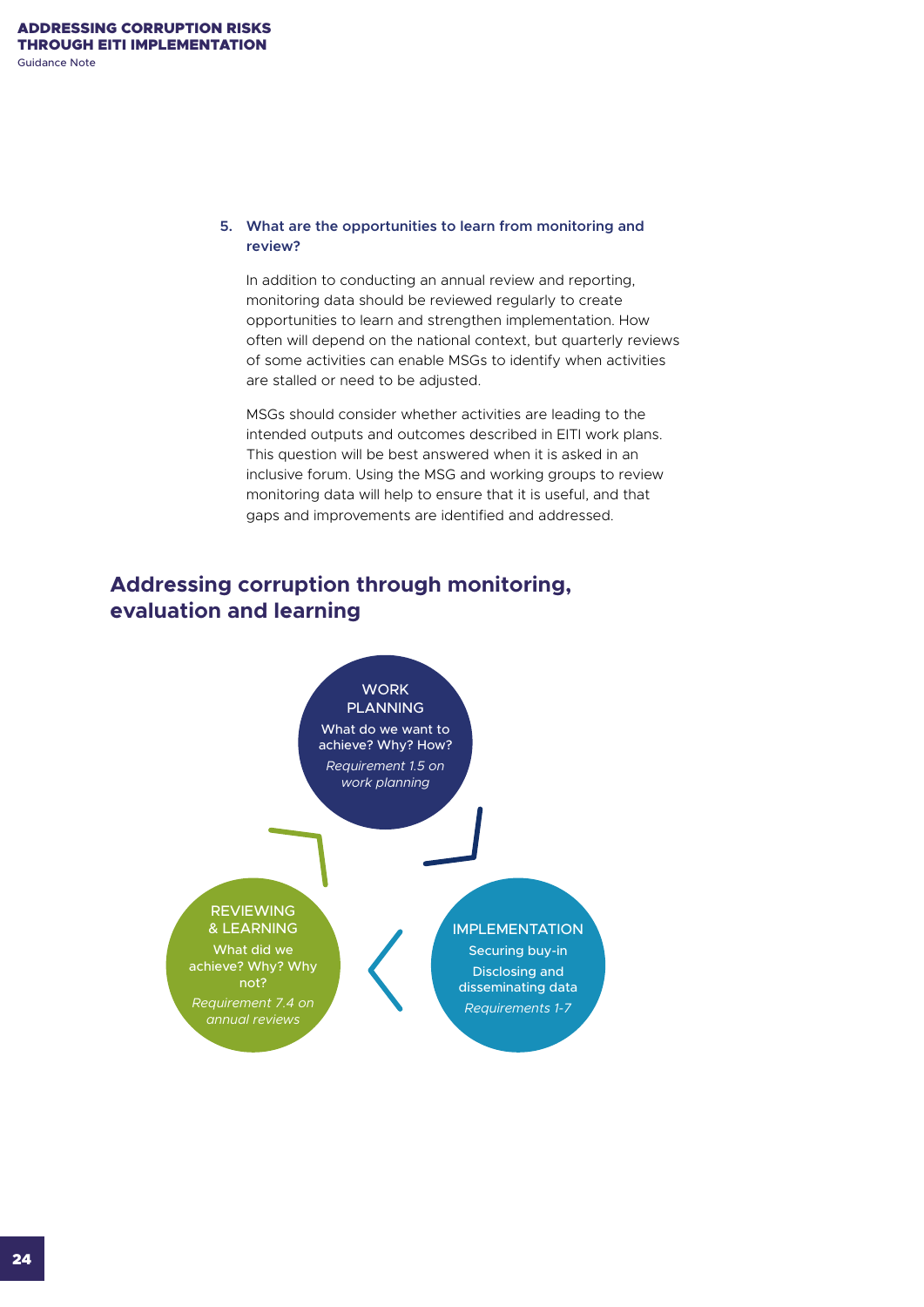#### **EXAMPLES**

## **Monitoring approaches to anti-corruption activities in EITI implementation**

**Nigeria:** The 2019 Work Plan Monitoring and Evaluation Report includes several anti-corruption activities that are aligned with the national objective of anti-corruption reforms, such as integrating a Corruption Risk Assessment in the Nigerian Ports - Implementation of Integrity Plan and updating anti-corruption agencies' action plans for response to audit reports. These activities are aligned with specific time frames, key performance indicators and outcomes.

**Mauritania:** The 2018 Monitoring and Evaluation was developed based on the GIZ Framework for EITI Monitoring and Evaluation, and outlines links between specific activities, results and long-term impacts, including the "Fight against corruption and increase transparency" (result 13.3).

**Philippines:** An impact assessment conducted by the UP Statistical Center Research Foundation in 2019 used a public opinion survey to assess stakeholder expectations regarding the EITI, and the EITI's role in fighting corruption in particular. This was conceptualised according to a theory of change whereby stakeholder expectations influence the perceived quality and value of the EITI, as well as the EITI's overall impact.

Other national monitoring frameworks for EITI implementation are also relevant, even though they might not be specifically focused on anti-corruption activities and objectives:

**Ukraine:** Ukraine EITI produced a monitoring and evaluation framework in August 2020. Developed with support from international partners, the framework sets out recommendations and indicators to better assess the EITI's impact on national reforms, broken down in four categories: EITI governance and administration, development of a dialogue platform for strategic ideas and proposals, expansion of the EITI and EITI-related activities, and strengthening partnerships between local governments, companies and civil society.

**Germany:** The Germany EITI uses a traffic light system to monitor progress on specific activities in its work plan and publishes that overview on the D-EITI website.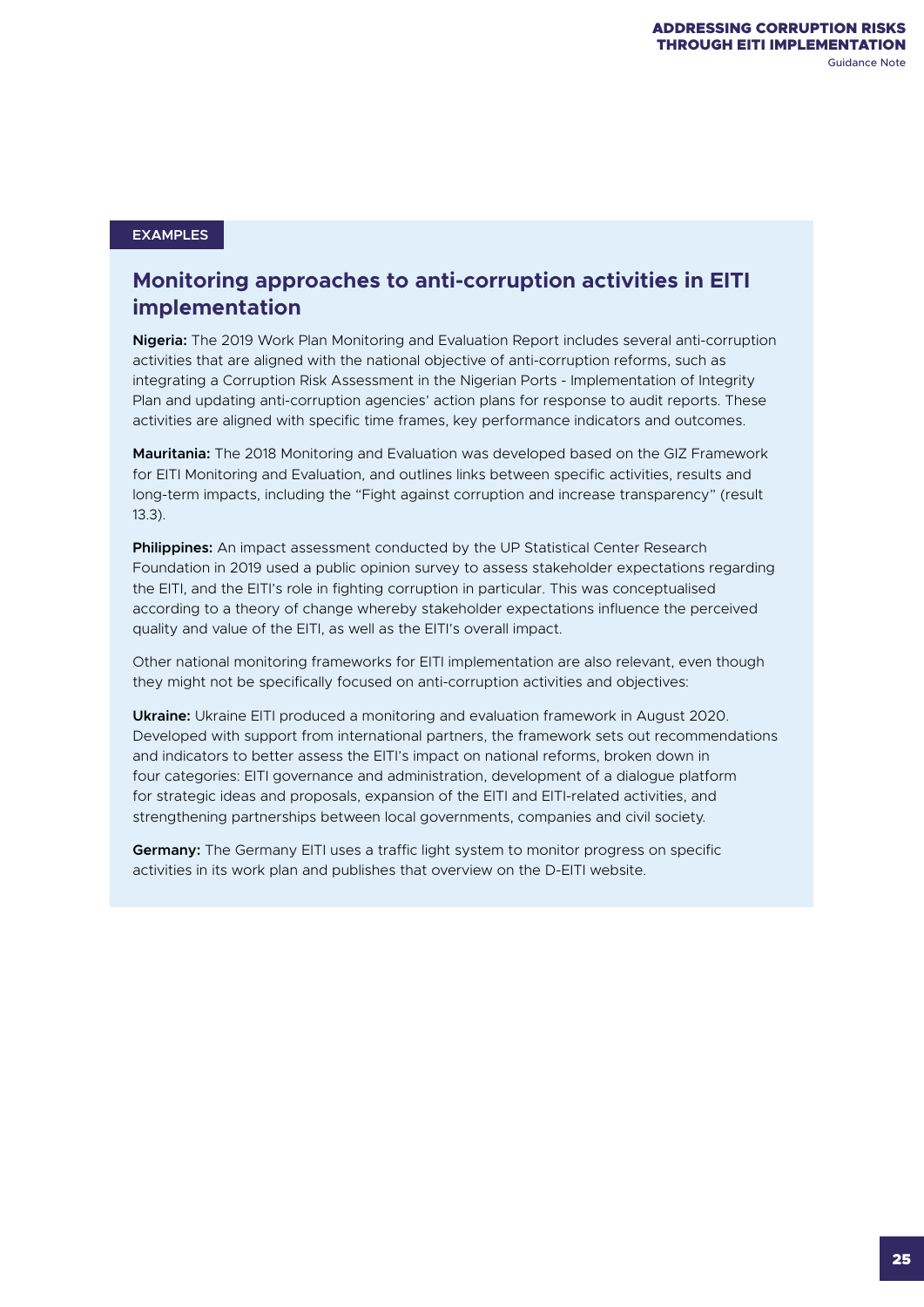## <span id="page-25-0"></span>**Further resources**

| <b>Resource</b>                                                                                                 | <b>Summary</b>                                                                                                                                                                                                 |
|-----------------------------------------------------------------------------------------------------------------|----------------------------------------------------------------------------------------------------------------------------------------------------------------------------------------------------------------|
| Using the EITI Standard to<br>combat corruption                                                                 | This paper highlights key lessons for combatting corruption<br>through effective implementation of the EITI's disclosure<br>requirements on license allocations (Requirement 2.2).                             |
| Transparency International                                                                                      |                                                                                                                                                                                                                |
| Corruption in extractive<br>value chain                                                                         | This paper discusses various types of risks in the extractive<br>sector and provides actionable recommendations on how to<br>address them.                                                                     |
| OECD                                                                                                            |                                                                                                                                                                                                                |
| How to address bribery and<br>risks in mineral supply chains                                                    | This report provides practical answers to frequently asked<br>questions on how companies can identify, prevent, mitigate                                                                                       |
| <b>OECD</b>                                                                                                     | and report on risks of contributing to bribery and corruption<br>through their mineral sourcing.                                                                                                               |
| Twelve red flags: Corruption<br>risks in the award of extractive<br>sector licenses and contracts               | This paper examines over 100 cases of license or contract<br>awards in the oil, gas and mining sectors which gave rise<br>to corruption accusations. The paper lists 12 red flags of                           |
| <b>NRGI</b>                                                                                                     | corruption in license and contract awards and includes<br>illustrative examples for each.                                                                                                                      |
| Beneficial ownership screening:<br>Practical measures to reduce<br>corruption risks in extractives<br>licensing | This briefing offers advice on how governments can<br>strengthen their extractives licensing policies and processes<br>to tackle basic corruption risks posed by problematic<br>beneficial ownership linkages. |
| <b>NRGI</b>                                                                                                     |                                                                                                                                                                                                                |
| Anti-corruption in<br>the renewable energy sector<br>U <sub>4</sub>                                             | This paper highlights various types of risks in the renewable<br>energy sector and how local political economies influence<br>these risks.                                                                     |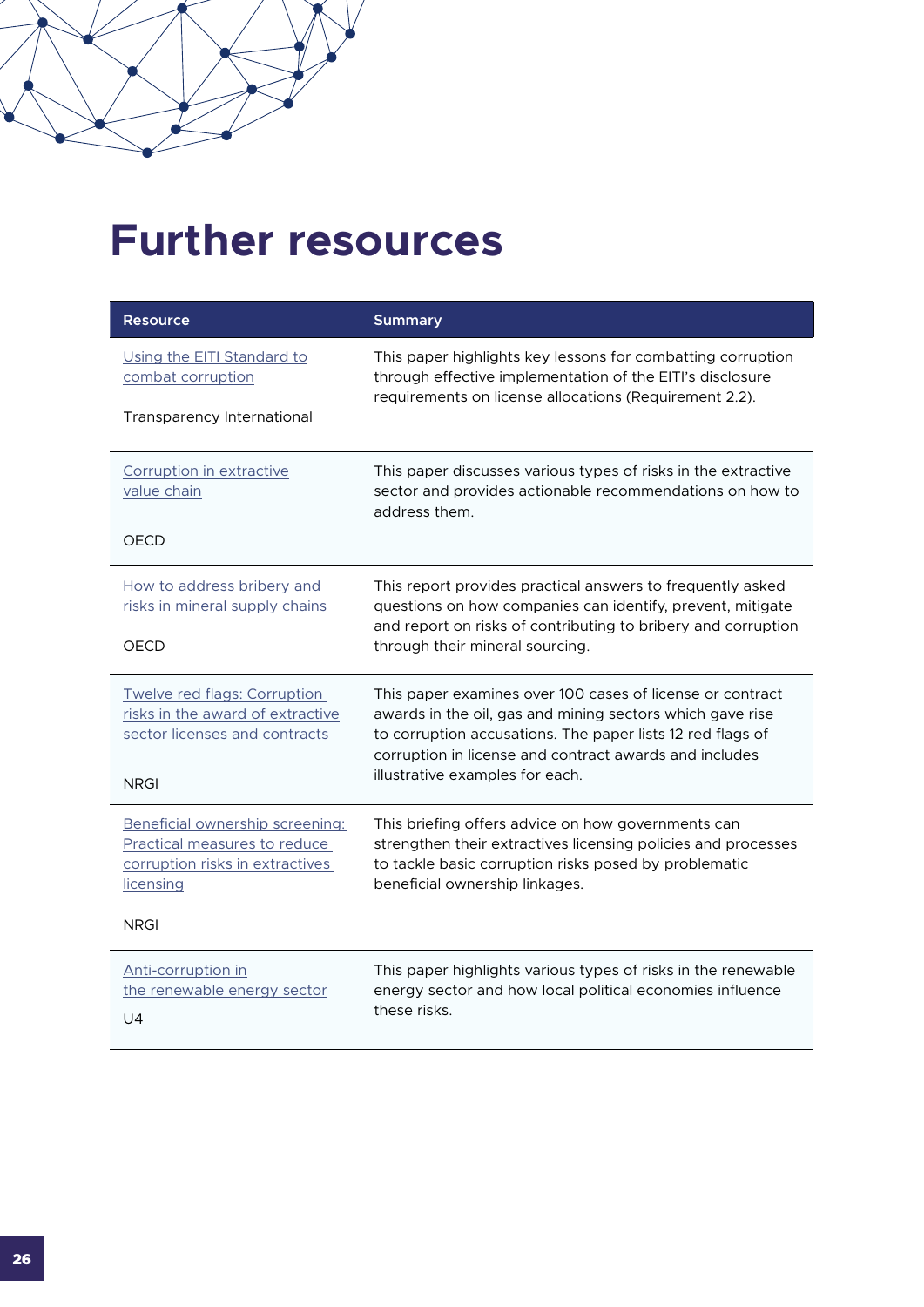| <b>Resource</b>                                                                                                                | <b>Summary</b>                                                                                                                                                                                                                                                                                                                                                                                                                            |
|--------------------------------------------------------------------------------------------------------------------------------|-------------------------------------------------------------------------------------------------------------------------------------------------------------------------------------------------------------------------------------------------------------------------------------------------------------------------------------------------------------------------------------------------------------------------------------------|
| Guideline for monitoring and<br>evaluation of the EITI<br>GIZ                                                                  | This guideline summarises how monitoring and evaluation<br>(M&E) is relevant to specific requirements in the EITI<br>Standard, and describes the benefits of having a strong<br>M&E framework. It also presents a generic results<br>framework and presents specific steps that MSGs can take<br>to develop and implement an M&E framework. The guide<br>has been applied in several countries including Ukraine,<br>Mauritania and Togo. |
| A users' guide to measuring<br>corruption<br>Global Integrity/UNDP                                                             | This guide provides a critical review of indicators and<br>methodologies used to measure corruption and anti-<br>corruption efforts, including the strengths and weaknesses<br>of different approaches. It presents best practices and<br>case studies for how to use corruption and anti-corruption<br>indicators.                                                                                                                       |
| Approaches to monitor<br>identified external corruption<br>risks in development<br>programmes<br>U4/Transparency International | This synthesis of research presents strategies and methods<br>for measuring corruption and corruption risk across the<br>value chain of development programmes, with an emphasis<br>on corruption risks that are more difficult to identify and to<br>measure.                                                                                                                                                                            |
| Monitoring and evaluation<br>(M&E) of anti-corruption<br>action plans<br><b>World Bank</b>                                     | This note presents best practice in demonstrating the<br>impact of anti-corruption efforts, with an emphasis on their<br>implementation in the Italian context. It offers good practice<br>in selecting indicators and outlines the competencies<br>required for developing and implementing M&E frameworks.                                                                                                                              |



Transparency Initiative

Rådhusgata 26 0151 Oslo Norway +47 222 00 800 [secretariat@eiti.org](mailto:secretariat@eiti.org) [eiti.org](http://eiti.org)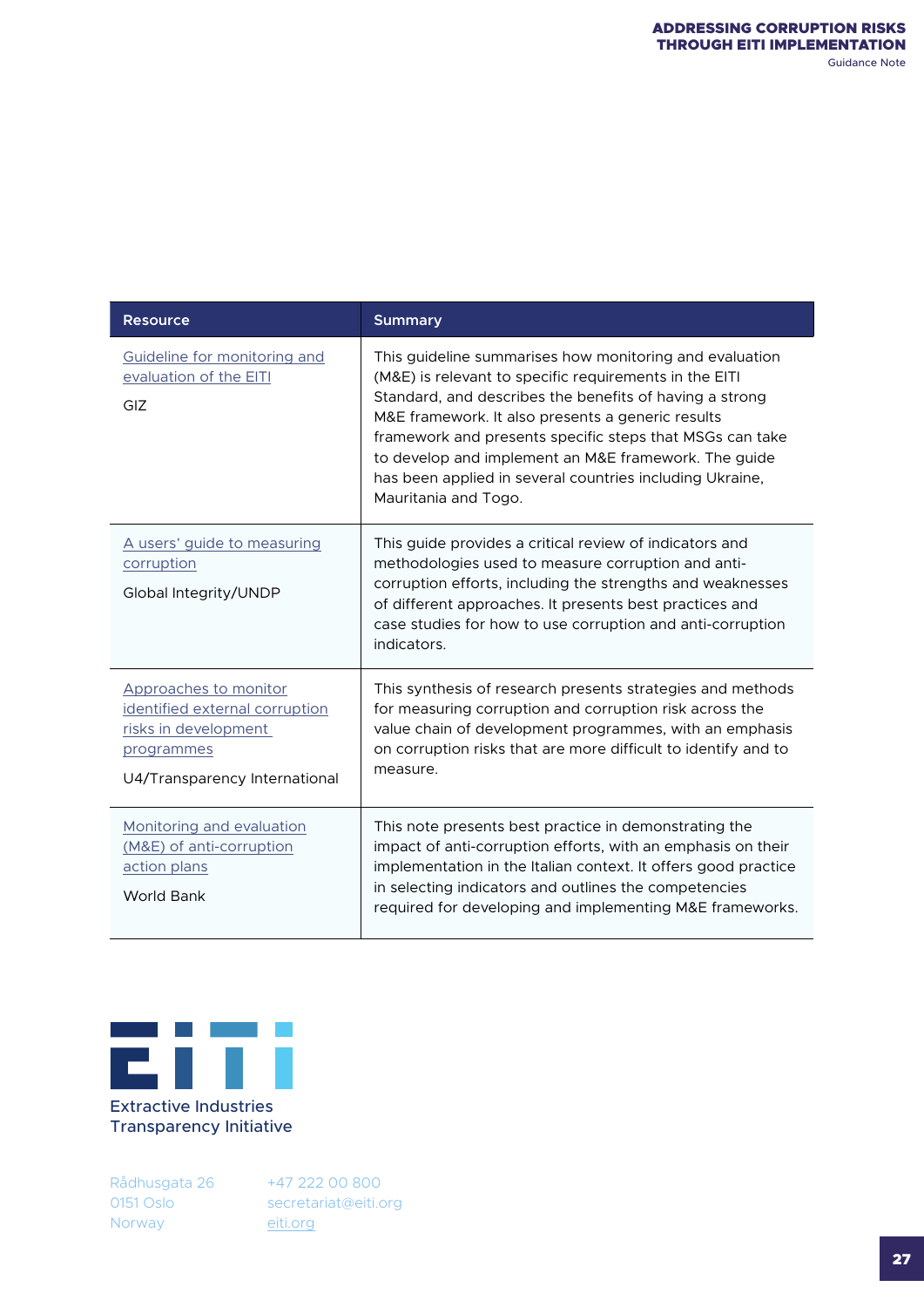# <span id="page-27-0"></span>**Annexe A: Examples of how to apply the steps**

| Policy area                            | <b>Example 1: License allocation</b>                                                                                                                                                                                                                                                                                                                                                                                                                                                                                                                                                                                                                                                                                                                                                                                                                                                                                                                                                                    |
|----------------------------------------|---------------------------------------------------------------------------------------------------------------------------------------------------------------------------------------------------------------------------------------------------------------------------------------------------------------------------------------------------------------------------------------------------------------------------------------------------------------------------------------------------------------------------------------------------------------------------------------------------------------------------------------------------------------------------------------------------------------------------------------------------------------------------------------------------------------------------------------------------------------------------------------------------------------------------------------------------------------------------------------------------------|
| Step 1:<br><b>Define</b><br>objectives | Define objectives to address corruption risks in license allocations<br>(e.g. detecting loopholes in rules that enable conflicts of interest).                                                                                                                                                                                                                                                                                                                                                                                                                                                                                                                                                                                                                                                                                                                                                                                                                                                          |
| Step 2:<br>Develop an<br>action plan   | Evaluate gaps in license allocation processes (e.g. ambiguous technical criteria,<br>$\bullet$<br>existence of discretionary policies);<br>Conduct an analysis of corruption scandals in licensing;<br>$\bullet$<br>Facilitate discussion of best practices in license allocations and build capacity<br>$\bullet$<br>among relevant actors;<br>Participate in license evaluations or to lobby for citizens participation in license<br>$\bullet$<br>evaluation procedures;<br>Build capacity among evaluators or technical and financial criteria<br>for awards:<br>Provide recommendations for strengthening license awards.                                                                                                                                                                                                                                                                                                                                                                          |
| Step 3:<br><b>Monitor</b><br>results   | Input and process indicators might include:<br>٠<br>Number of license process analyses conducted by the MSG<br>٠<br>Number of relevant actors and agencies engaged in capacity development<br>٠<br>Number of CSO stakeholders consulted on level of transparency of license<br>evaluation processes<br>Output indicators might include:<br>Self-reported capacity gains among participating stakeholders<br>٠<br>Number of recommendations targeting specific actors or agencies<br>Number of MSG members fully comprehending license allocation procedures<br>٠<br>Outcome indicators might include:<br>Incorporation of recommendations in official procedures<br>Technical, procedural or regulatory reforms to close gaps in allocation<br>processes<br>Number of reported nontrivial deviations from license procedures<br>٠<br>Adoption of mechanism for regular citizen's monitoring of license procedures;<br>Regular dissemination of monitoring results to the public (e.g. in EITI Reports). |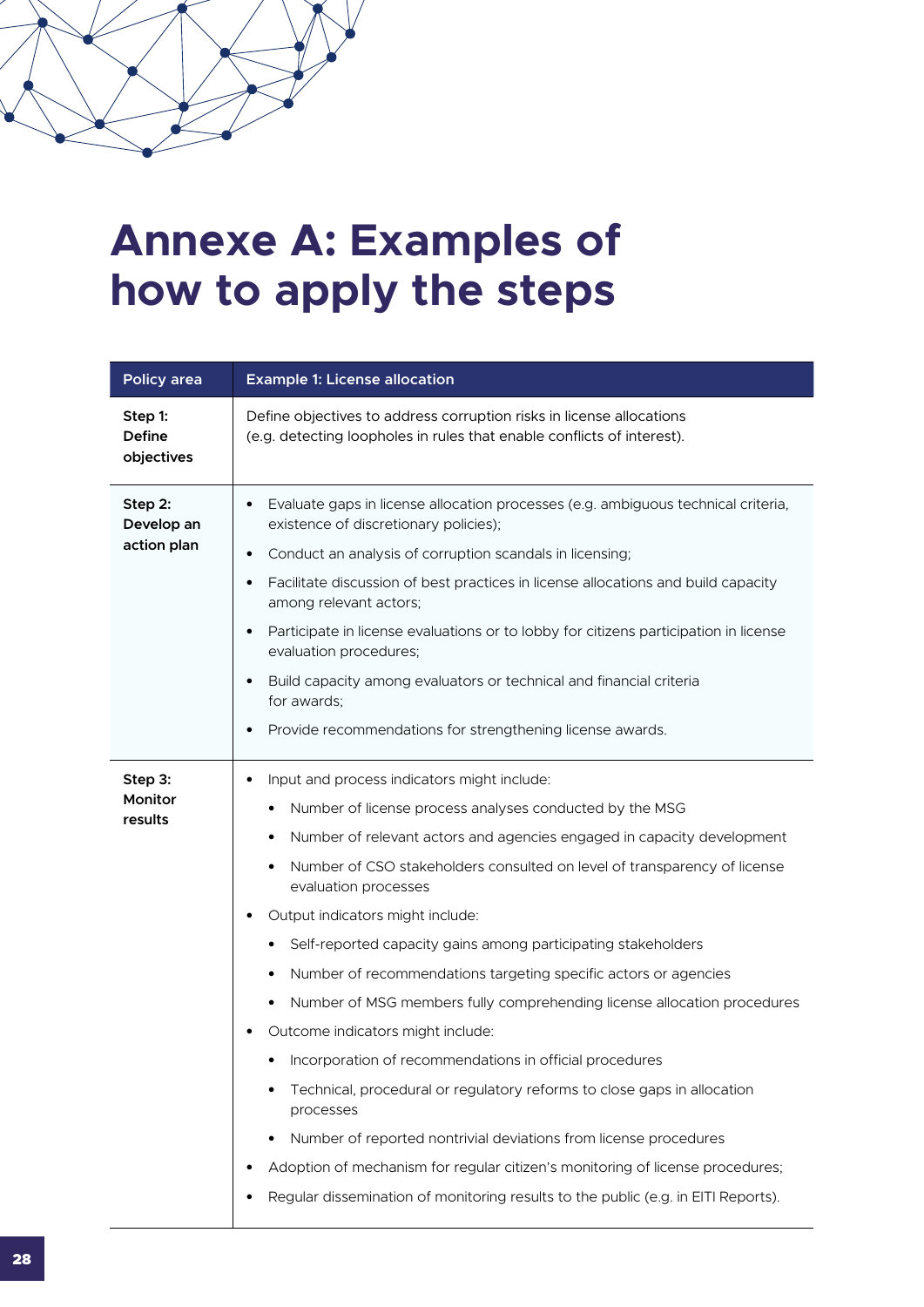| Define objectives to address corruption risks in subnational payments and revenue<br>collection (e.g. to ensure that revenue transfers to subnational levels are not<br>misappropriated by local officials).                                                                                                                                                                                                                                                                                                                                                                                                                                                                                                                                                                                                                                                                                                                                                                                                                                                                                                 |
|--------------------------------------------------------------------------------------------------------------------------------------------------------------------------------------------------------------------------------------------------------------------------------------------------------------------------------------------------------------------------------------------------------------------------------------------------------------------------------------------------------------------------------------------------------------------------------------------------------------------------------------------------------------------------------------------------------------------------------------------------------------------------------------------------------------------------------------------------------------------------------------------------------------------------------------------------------------------------------------------------------------------------------------------------------------------------------------------------------------|
| Disseminate findings on subnational payment flows, including comparison of<br>$\bullet$<br>calculated and actual transfers;<br>Formulate a course of action on recommendations to strengthen revenue<br>$\bullet$<br>sharing mechanisms;<br>Lobby relevant agencies/parliament to take action on findings;<br>$\bullet$<br>Build capacity among MSG members to link the EITI's role on subnational<br>$\bullet$<br>payment transparency and anti-corruption mitigation activities.                                                                                                                                                                                                                                                                                                                                                                                                                                                                                                                                                                                                                           |
| Input and process indicators might include:<br>$\bullet$<br>Number of actors engaged through lobbying efforts<br>Number of capacity building activities<br>٠<br>Output indicators might include:<br>٠<br>Self-reported capacity gains among participating stakeholders<br>٠<br>Number of findings disseminated and audiences reached<br>Number of inconsistencies identified between actual and calculated transfers<br>Outcome indicators might include:<br>$\bullet$<br>Number of inconsistencies investigated between actual and calculated<br>transfers<br>Changes in the number of actors that are currently verifying inconsistencies<br>٠<br>Number of reports issued on inconsistencies identified from other agencies<br>٠<br>Number of policies enacted that address anti-corruption procedures and<br>address transparency gaps on subnational payment processes that can be<br>attributed to inconsistencies reported<br>Develop and implement mechanism for regular monitoring;<br>٠<br>Communicate monitoring results with relevant agencies and to the public<br>٠<br>(e.g. in EITI Reports). |
|                                                                                                                                                                                                                                                                                                                                                                                                                                                                                                                                                                                                                                                                                                                                                                                                                                                                                                                                                                                                                                                                                                              |